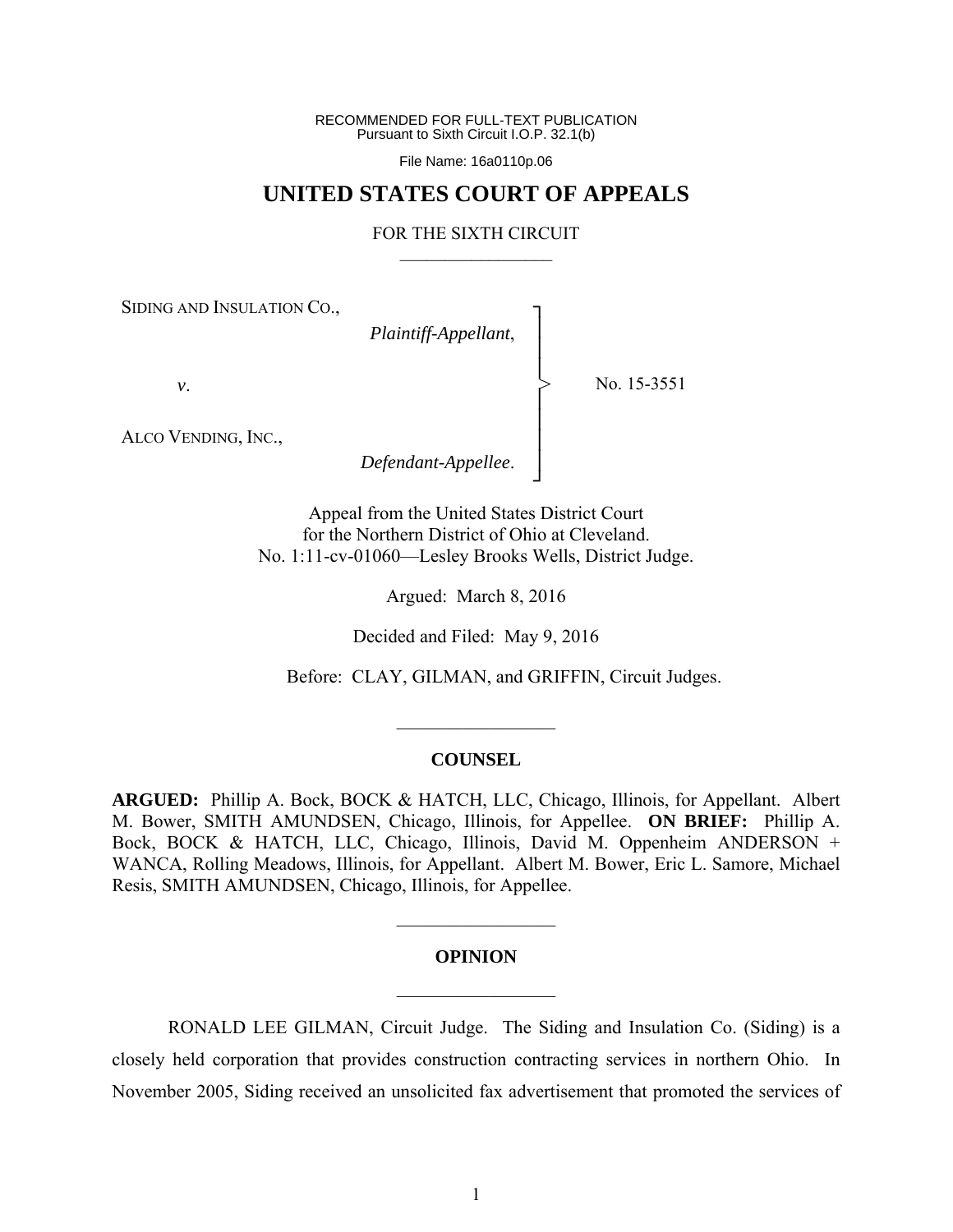another company, Alco Vending, Inc. (Alco). Siding had not previously consented to receive such advertisements. It subsequently sued Alco on the ground that sending the fax advertisement violated the Telephone Consumer Protection Act of 1991 (the TCPA).

Alco responded by pointing out that it was not the sender of the offending advertisement. Instead, an individual named Caroline Abraham, doing business as Business to Business Solutions (B2B), had transmitted the advertisement using B2B's own equipment. Alco acknowledged that it had paid B2B to provide advertising services by broadcasting faxes to consenting businesses, but not to nonconsenting ones like Siding. It therefore contended that Alco should not be held liable for any violation of the TCPA that might have occurred.

The district court granted summary judgment in Alco's favor. But because the court applied the wrong legal standard in doing so, we **REVERSE** the judgment of the district court and **REMAND** the case for further proceedings consistent with this opinion.

#### **I. BACKGROUND**

#### **A. Factual background**

 Siding's primary business consists of installing insulation, roofing, siding, windows, and doors. Alco is a company that installs and stocks vending machines for its customers. At the time of the events giving rise to this litigation, Alco's president and secretary was Richard Gajdos.

In the early- and mid-2000s, Alco received several advertisements from B2B. These advertisements proclaimed that B2B was a "fax broadcaster" that could provide advertising services for Alco by sending faxes to potential Alco customers. Sometime in October 2005, Gajdos decided to accept B2B's offer to provide such services.

 This decision led to a series of communications between B2B, Alco, and a third company—a Romanian business identified as Macaw, S.R.L.—that worked with B2B. First, a Macaw salesperson working under the pseudonym Kevin Wilson sent Gajdos a form seeking information about the nature of Alco's business. Gajdos completed the form by providing Alco's contact information and three "selling points" that could be included in any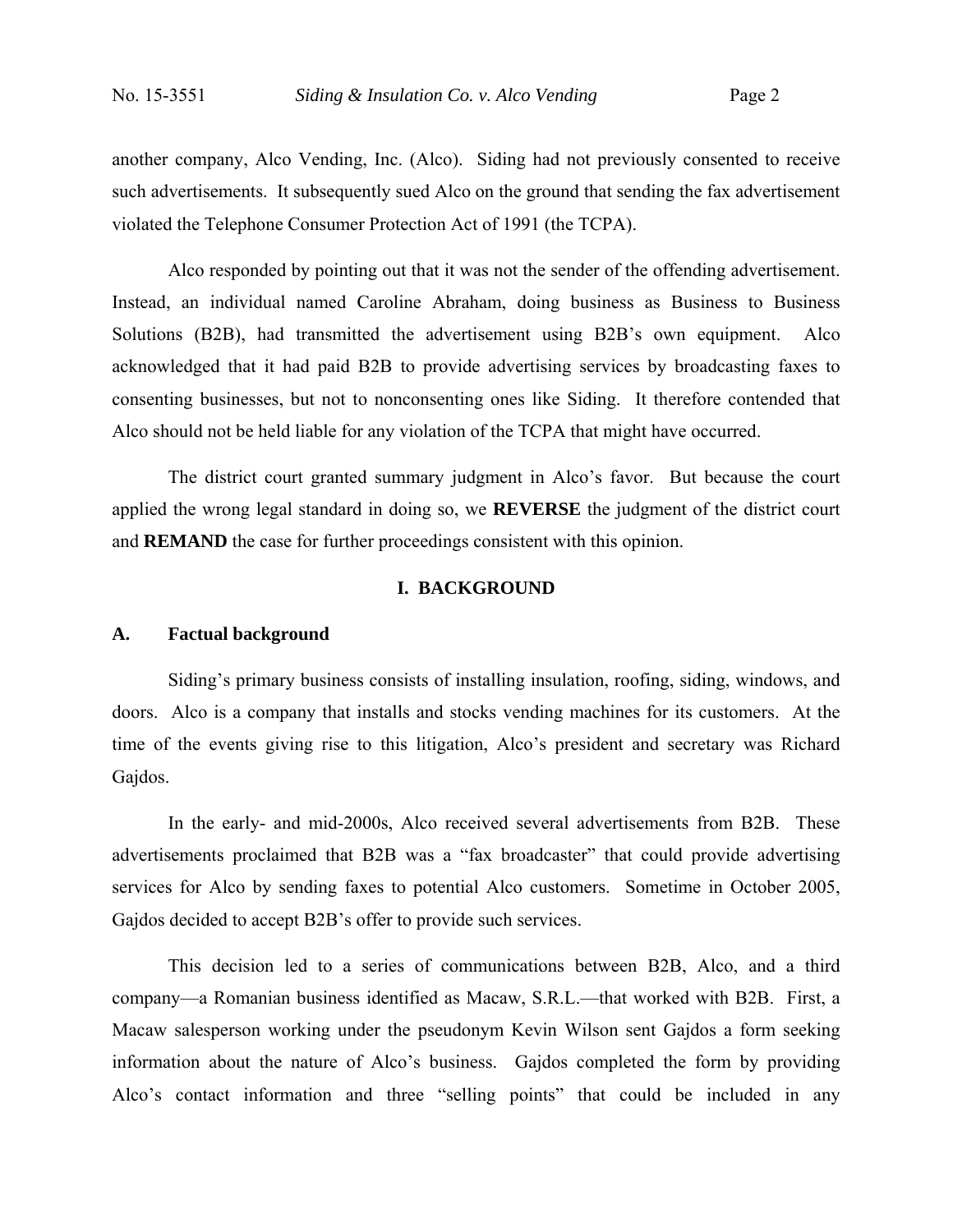advertisements that B2B subsequently prepared. Next, B2B drafted sample advertisements and sent them to Gajdos for his review. Each sample advertisement included a legend stating that the message was "the exclusive property of Macaw . . . , which is solely responsible for its contents and destinations."

 Gajdos also had six to ten conversations with Wilson, during which the pair discussed topics such as the content of the potential advertisements, the intended recipients for those advertisements, and the way in which Alco would pay for B2B's services. According to Gajdos, Wilson explained that B2B would identify advertisement recipients by reference to a list of businesses that had previously consented to receive fax advertising from B2B. Gajdos never saw or reviewed this list, but he understood (1) that each business would be located near Alco's place of operations in northern Ohio, and (2) that B2B had a preexisting relationship with each business. Wilson also assured Gajdos that any advertising that B2B did for Alco would be "100 percent legal" because "[B2B] had a full and open relationship" with the potential fax recipients.

 After these conversations, Alco arranged to pay for B2B's services by (1) sending B2B a photocopy of a check, and (2) authorizing B2B to use the information from the check to withdraw funds directly from Alco's checking account. B2B then broadcast several thousand faxes, each of which advertised Alco's business. The faxes were broadcast on November 2, 2005 and again on July 10, 2006, with B2B withdrawing \$188 from Alco's checking account to pay for each day of broadcasting. Siding's expert witness later concluded that approximately 7,000 faxes were sent to a host of local businesses and other entities.

 According to Gajdos, B2B did not inform Alco about the number of faxes that B2B broadcast, the dates on which the faxes were sent, or the specific businesses to which the faxes were addressed. Gajdos also testified that Alco itself had no involvement in selecting the specific businesses to which B2B transmitted the faxes.

 After each fax broadcast, Alco received a few scattered letters from attorneys who stated that their clients had received unauthorized faxes that advertised Alco's services. The letters threatened legal action against Alco on the ground that the transmission of the faxes violated the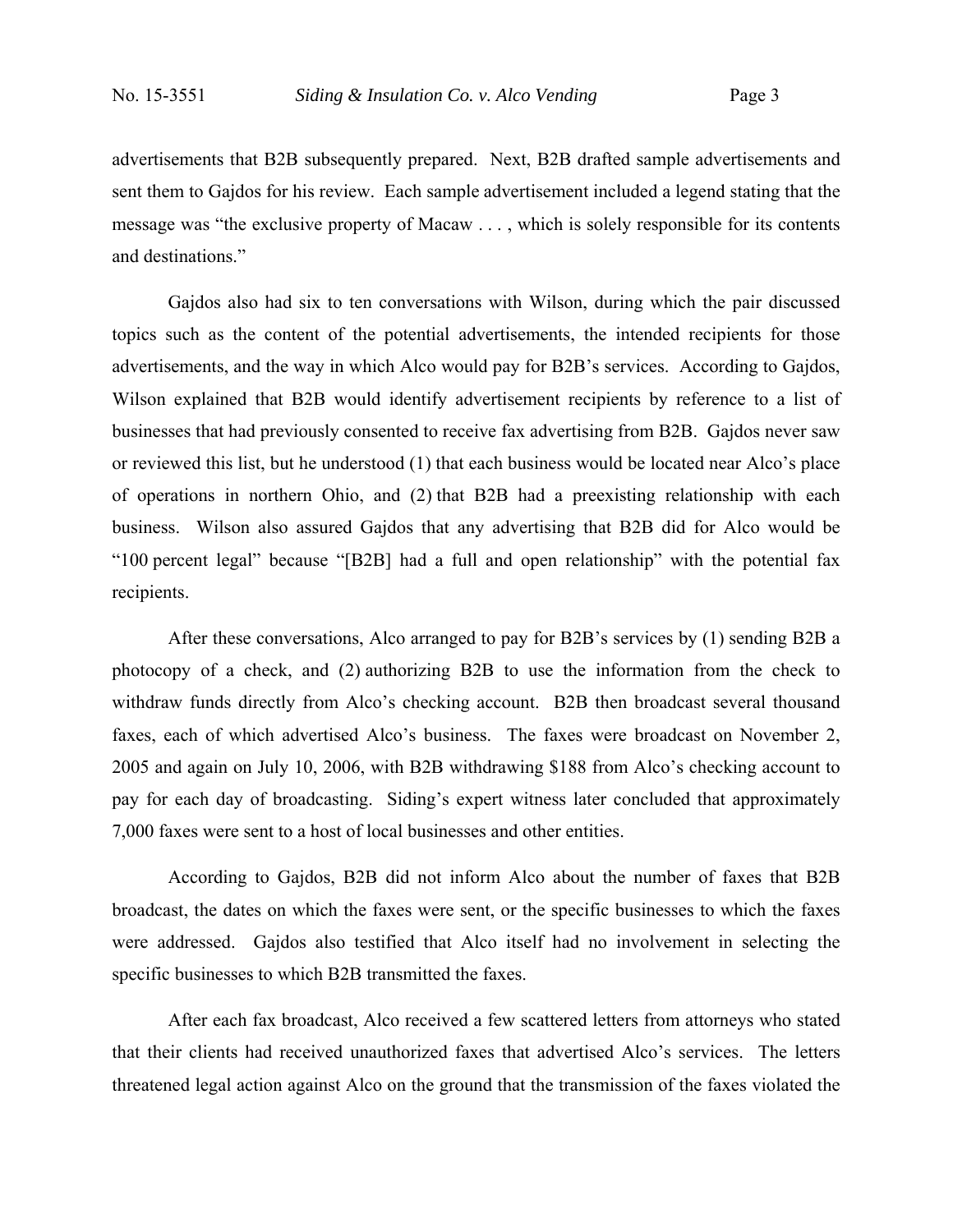TCPA. In particular, the letters asserted that Alco had violated 47 U.S.C.  $\S 227(b)(1)(C)$  by sending the fax advertisements without first obtaining authorization from the fax recipients.

 Alco did not handle these complaints itself; it instead referred the complaints to B2B. In turn, B2B contacted the complaining businesses and explained that, despite the claims that the faxes were unauthorized, someone associated with each recipient business must have previously agreed to receive the faxes. In addition, B2B provided two letters to Alco in which B2B maintained that the faxes that it had broadcast were lawful and duly authorized. One letter stated that B2B—rather than Alco—was "solely responsible for the contents and destinations of [the] faxes." The other letter provided that B2B would reimburse Alco for the costs of any legal action or judgment against Alco arising as a result of the fax advertising campaign.

#### **B. Procedural background**

 Such legal action materialized when Siding filed suit against Alco in May 2011 in the United States District Court for the Northern District of Ohio. Siding alleged in relevant part that Alco had violated the TCPA, 47 U.S.C.  $\S$  227(b)(1)(C), by sending unsolicited fax advertisements to Siding and others. The complaint purported to bring claims on behalf of Siding and a class of at least 39 other recipients of the faxes. Siding then moved for certification of a class consisting of "[a]ll persons who were successfully sent one or more faxes on November 2, 2005 or July 10, 2006, from Alco Vending."

 While Siding's motion for class certification was still pending, Alco moved for summary judgment. It first observed that B2B—not Alco—was the entity that had broadcast the faxes that allegedly violated the TCPA. Alco then contended that it was not liable for B2B's conduct under either (1) a theory of strict liability, or (2) a theory of vicarious liability. Specifically, Alco maintained that it had authorized B2B to broadcast faxes only to businesses that had previously consented to receive such faxes. Alco thus argued that B2B had exceeded the scope of its authority in a way that precluded any finding that Alco was liable for B2B's conduct.

 Siding responded that the Federal Communications Commission's (FCC's) governing regulations established that Alco was either (1) strictly liable for the transmission of the faxes, or (2) liable because the faxes were sent "on behalf of" Alco. With respect to the former argument,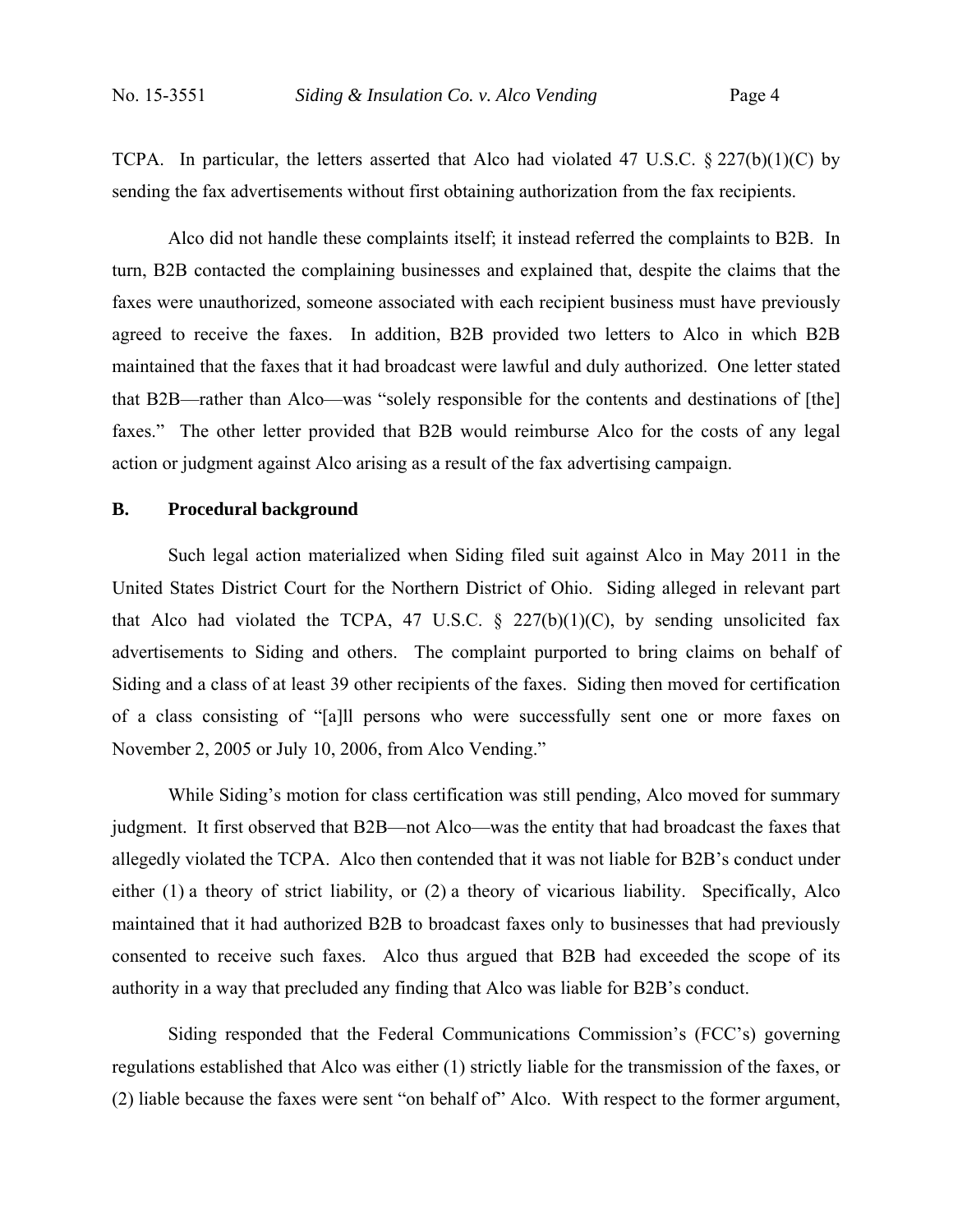Siding observed that the TCPA currently imposes liability on those entities whose "goods or services are advertised or promoted in [an] unsolicited advertisement." *See* 47 C.F.R. § 64.1200(f)(10). Siding then noted that Alco does not dispute that the latter's services were in fact advertised in the relevant faxes, with the result that Alco should be held liable for any TCPA violations associated with those faxes.

 Regarding its alternative argument, Siding noted that the TCPA also imposes liability on an entity when an unsolicited advertisement is sent "on behalf of" that entity. *See id.* (imposing liability on "the person or entity on whose behalf a facsimile unsolicited advertisement is sent"). Siding then asserted that B2B had in fact sent the faxes at issue on behalf of Alco, thereby rendering Alco liable for the alleged TCPA violations.

 In January 2014, the district court referred Siding's motion for class certification and Alco's motion for summary judgment to a magistrate judge for preparation of a report and recommendation. The magistrate judge subsequently recommended that (1) Alco's motion for summary judgment be granted, and (2) Siding's motion for class certification be denied as moot. In doing so, the magistrate judge agreed with Alco that it could be held liable for TCPA violations only on the basis of vicarious liability under the federal common law of agency. The magistrate judge then concluded that the evidentiary record established that Alco had not authorized or ratified B2B's conduct, thereby absolving Alco of any vicarious liability for B2B's broadcast of the faxes.

 Siding objected to the report and recommendation, but the district court overruled those objections in April 2015. The court thereafter entered summary judgment in Alco's favor. Siding has timely appealed

### **II. ANALYSIS**

#### **A. Standard of review**

The parties dispute which legal standard should govern Siding's TCPA claim against Alco. Their dispute over statutory and regulatory interpretation raises a question of law, which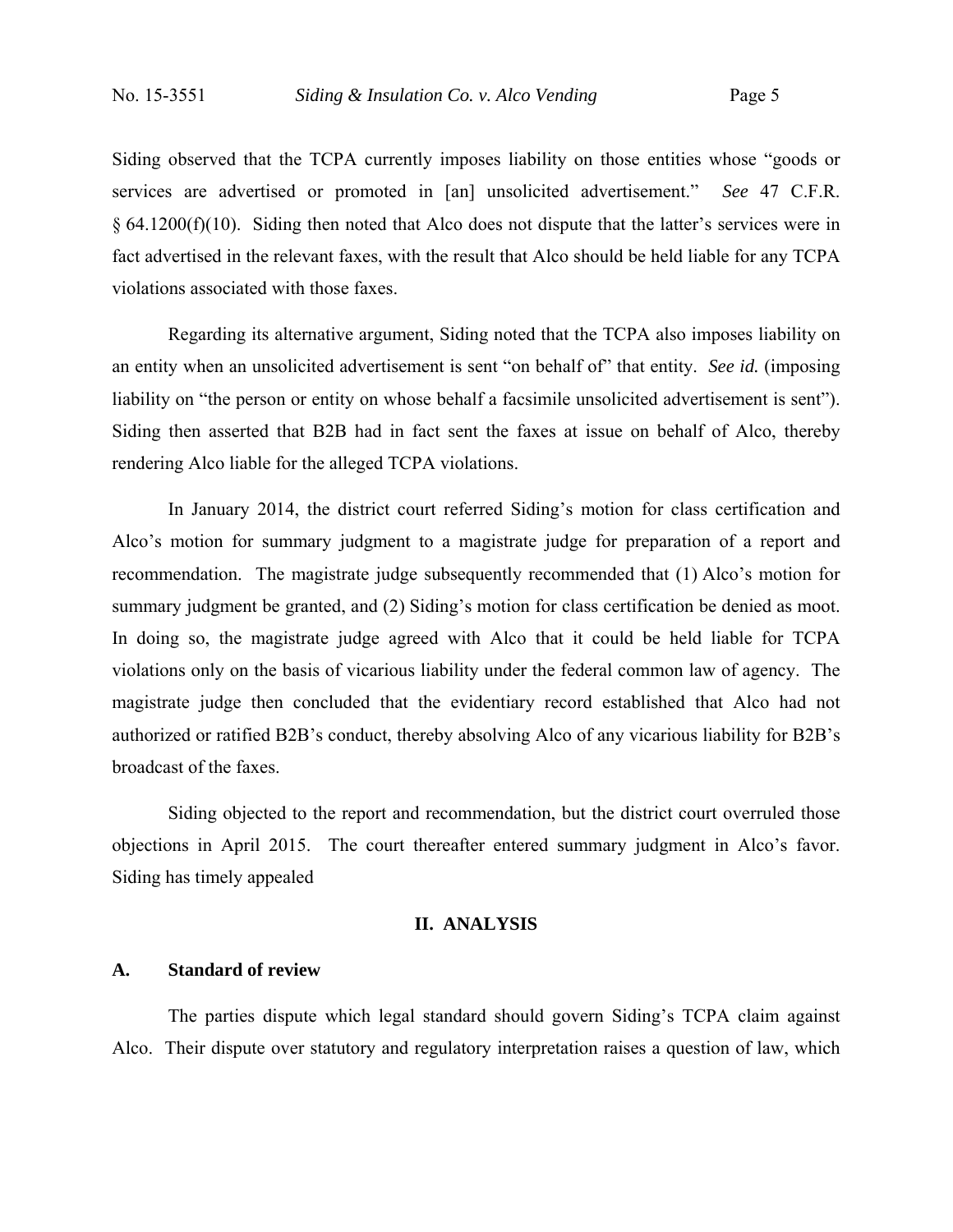we review de novo. *RL BB Acquisition, LLC v. Bridgemill Commons Dev. Grp.*, *LLC*, 754 F.3d 380, 384 (6th Cir. 2014).

The parties further dispute whether, under the applicable legal standard, summary judgment in favor of Alco was warranted. A district court's grant of summary judgment is also reviewed de novo. *Cass v. City of Dayton*, 770 F.3d 368, 373 (6th Cir. 2014). Summary judgment is appropriate when there is no genuine dispute regarding any material fact and the moving party is entitled to judgment as a matter of law. Fed. R. Civ. P. 56(a). We view all the evidence and draw all reasonable inferences in favor of the nonmoving party. *Cass*, 770 F.3d at 373.

#### **B. Applying the proper legal standard for liability under the TCPA**

 The parties present three different legal standards by which Alco's conduct could be judged. First, Siding asserts that the regulations that the FCC has promulgated to implement the TCPA impose strict liability on any person whose goods or services are advertised in an offending fax. Alco responds that this standard is not applicable to the time period when the faxes in question were broadcast. It instead maintains that the only way that it can be held liable is under a theory of vicarious liability derived from federal common-law principles of agency. Finally, both parties acknowledge the existence of a third standard, under which the FCC has concluded that an entity is liable for violating the TCPA if an offending fax was sent "on behalf of" the entity.

 In analyzing these three standards, we will refer to them as the "strict-liability" standard, the "vicarious-liability" standard, and the "on-whose-behalf" standard. We ultimately conclude that the "on-whose-behalf" standard is the proper choice for evaluating Alco's conduct.

#### *1. The strict-liability standard*

The TCPA and the FCC's regulations implementing the Act provide that a person may not "use any telephone facsimile machine, computer, or other device to send, to a telephone facsimile machine, an unsolicited advertisement." 47 U.S.C. § 227(b)(1)(C); *see also* 47 C.F.R. § 64.1200(a)(4) (the FCC's regulation stating a similar prohibition). In 2006, the FCC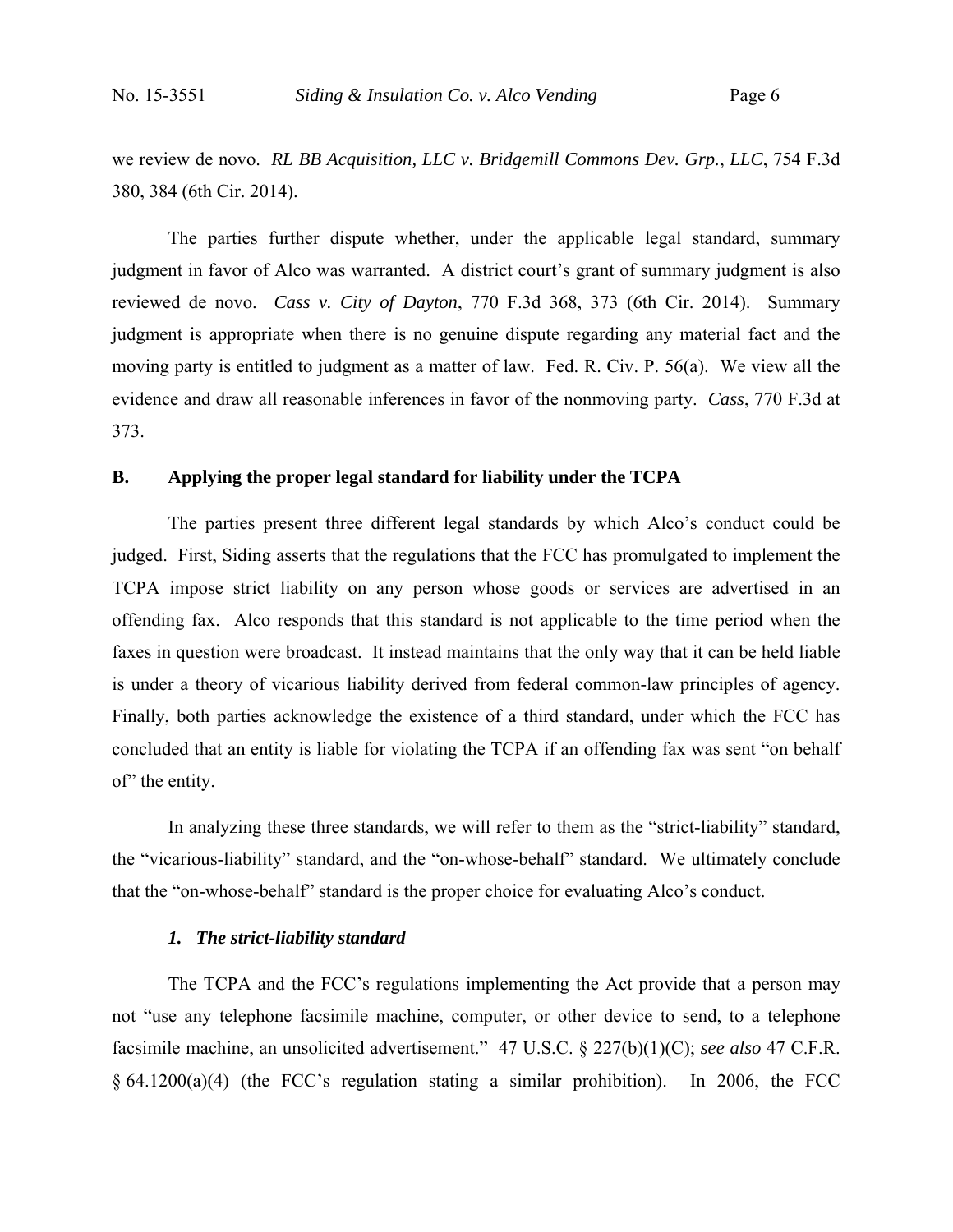promulgated in the Code of Federal Regulations a definition describing who can be held liable as the "sender" of a fax advertisement (the 2006 codification). The codified definition provides that "[t]he term sender . . . means the person or entity [1] on whose behalf a facsimile unsolicited advertisement is sent or [2] whose goods or services are advertised or promoted in the unsolicited advertisement." 47 C.F.R. § 64.1200(f)(10).

Siding in the present case seeks to apply the latter portion of this definition of "sender," i.e., "the person or entity . . . whose goods or services are advertised or promoted in the unsolicited advertisement." It notes that there exists no dispute that Alco's services were indeed advertised in the faxes that B2B broadcast, with the result that applying the strict-liability standard in this case would definitively render Alco's conduct a violation of the TCPA.

Alco responds that this second definition of "sender" does not apply to the present case. It observes that the faxes at issue were broadcast by B2B in November 2005 and July 2006, but that the new definition of "sender" in 47 C.F.R.  $\S$  64.1200(f)(10) did not become effective until August 1, 2006. *See In the Matter of Rules & Regulations Implementing the Tel. Consumer Prot. Act of 1991 Junk Fax Prevention Act of 2005*, 21 FCC Rcd. 3787, 3815-16 (2006) [hereinafter *Junk Fax Regulations*] (setting the effective date for the regulation in question). Alco thus contends that enforcing the definition of "sender" in 47 C.F.R. § 64.1200(f)(10) would constitute an impermissible retroactive application of the regulation.

This argument raises an "apparent tension" between two conflicting rules. *See BellSouth Telecomm., Inc. v. Se. Tel., Inc.*, 462 F.3d 650, 657 (6th Cir. 2006) (quoting *Landgraf v. USI Film Prods.*, 511 U.S. 244, 263-64 (1994)). On the one hand, "a court must apply the law in effect at the time it renders its decision." *Id.* (internal quotation marks omitted). But on the other hand, "courts should not construe congressional enactments and administrative rules to have retroactive effect unless their language requires this result." *Id.* (alteration and internal quotation marks omitted). Courts accordingly "apply the law in effect at the time that they decide a case *unless* that law would have an impermissible retroactive effect as that concept is defined by the Supreme Court." *Id.* (emphasis in original).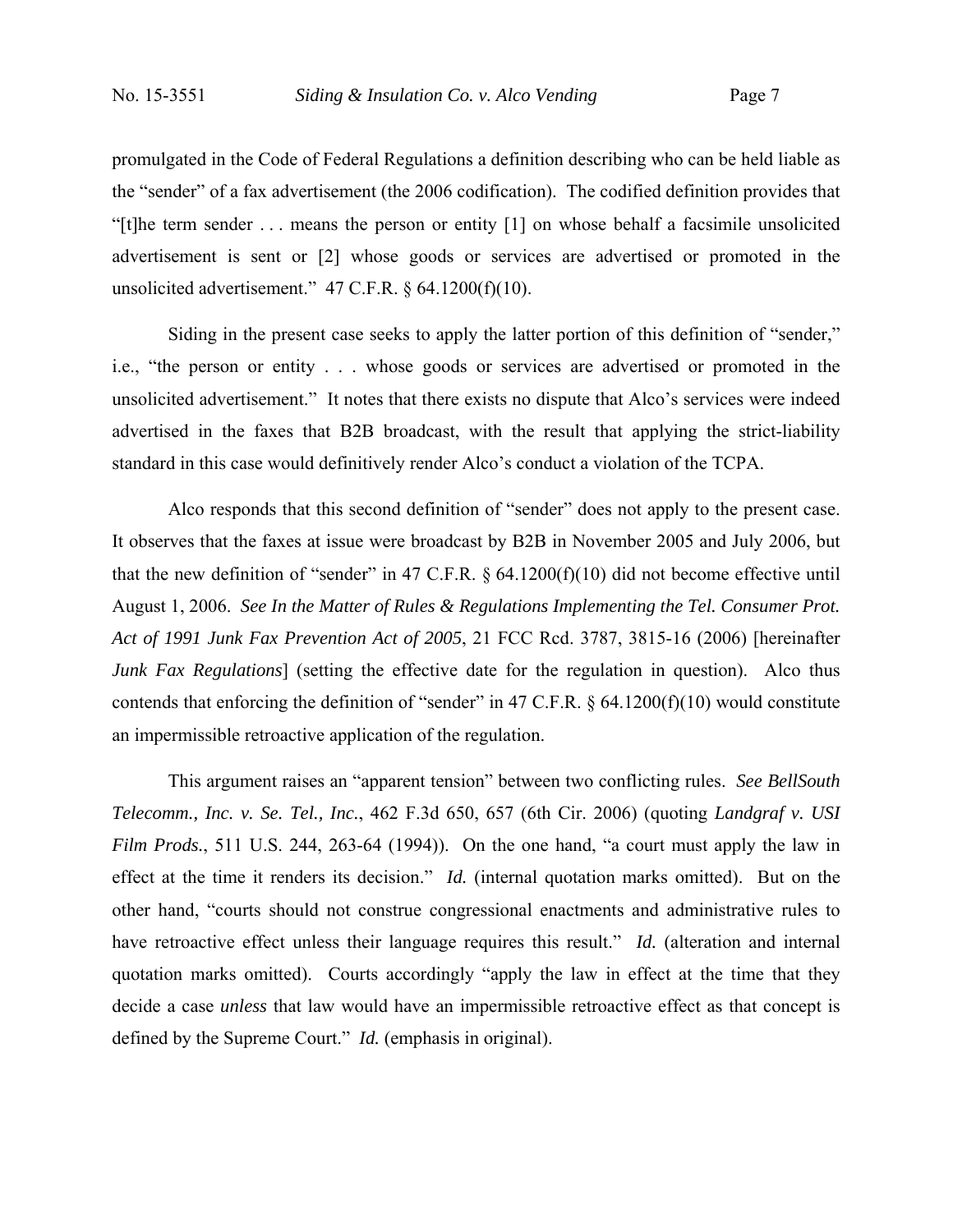Whether a retroactive application is impermissible turns on the new enactment's consequences. *Id.* at 658. If the retroactive application "attaches new legal consequences," such as "impairing rights a party possessed when he acted, increasing a party's liability for past conduct, or imposing new duties with respect to transactions already completed," then a court should refrain from a retroactive application. *Id.* (alterations, citations, and internal quotation marks omitted). Courts making such evaluations should "take sound guidance from familiar considerations of fair notice, reasonable reliance, and settled expectations." *Id.* (internal quotation marks omitted).

In the present case, a retroactive application of the definition of "sender" in § 64.1200(f)(10) would clearly "increase[] a party's liability for past conduct." This is because Alco's services were indisputably the ones advertised in the faxes. Hence, if the new definition of "sender" applies, Alco would be strictly liable for the transmission of the unauthorized faxes. If, on the other hand, the new definition does not apply, then Alco retains at least some chance to escape liability. *See* Part II.C. below. Application of the definition of "sender" in this case would therefore be impermissibly retroactive, *see BellSouth*, 462 F.3d at 657-58, meaning that the new definition should not be applied to Alco's conduct, *see id.*

Considerations of "fair notice, reasonable reliance, and settled expectations," *see id.* at 658, also support this conclusion. In promulgating the regulations that include the new definition of "sender," the FCC recognized that "facsimile senders may need additional time beyond 30 days to comply with the rules adopted herein." *Junk Fax Regulations*, 21 FCC Rcd. at 3815-16. The FCC added that "it is important to provide adequate time for senders to come into compliance with the rules adopted in this order." *Id.* at 3816. Based on these statements, the FCC itself acknowledged that applying the new rules carried the risk that potential fax senders would be deprived of fair notice of the rules' effects and would have their settled expectations about the extent of their potential liability abruptly changed. These considerations support the conclusion that the new definition of "sender" should not be applied to Alco in the present case.

Siding seeks to avoid this result by arguing that the 2006 codification did not actually change the standard of liability to be applied under the TCPA. It maintains that the FCC has always interpreted the term "sender" in a manner consistent with the 2006 codification, with the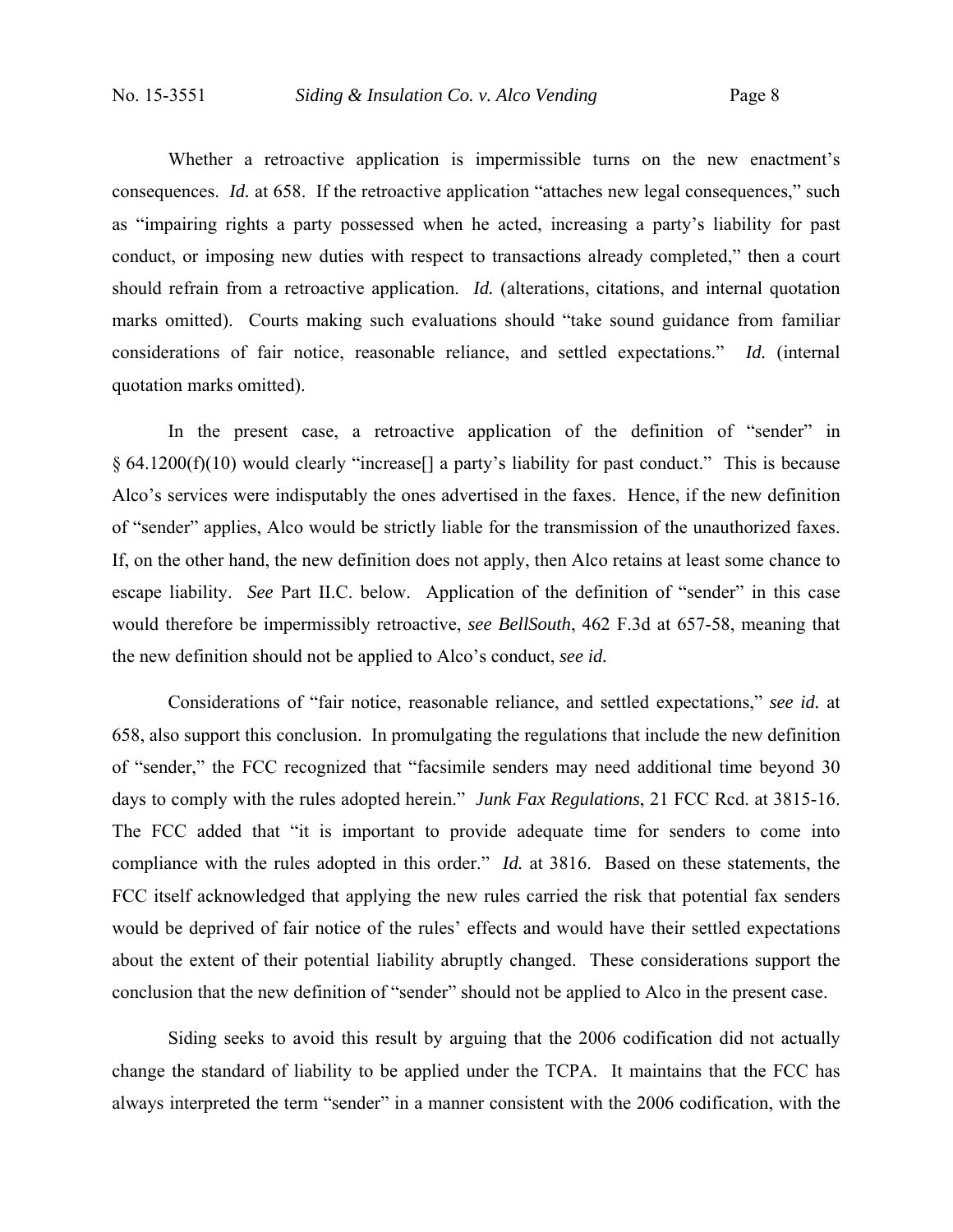result that an entity whose goods or services are advertised in an offending fax has always been held liable as the "sender" of the fax. Such a result would mean that the 2006 codification did not actually change the parties' duties or liabilities for past conduct. And that, in turn, would mean that the 2006 definition of "sender" could permissibly be applied to the faxes in this case. *See BellSouth*, 462 F.3d at 657-58.

As support for its argument, Siding cites a 1995 FCC order for the proposition that the 2006 definition of "sender" simply "reflected the FCC's longstanding view as expressed in its prior orders." The cited portion of the 1995 order reads as follows:

34. Unsolicited Facsimile Advertisements. Some petitioners request clarification of whether responsibility for compliance with the ban on unsolicited facsimile advertising and with the facsimile identification requirement lies with the entity or entities on whose behalf such messages are sent or with service providers ("fax broadcasters"). Generally these commenters are fax broadcasters who disseminate facsimile messages for their clients. They favor excluding any fax broadcaster, whether or not a common carrier, from responsibility for compliance with the rules, and assigning ultimate responsibility to the author or originator of the facsimile message. . . .

35. Decision. We clarify that the entity or entities on whose behalf facsimiles are transmitted are ultimately liable for compliance with the rule banning unsolicited facsimile advertisements, and that fax broadcasters are not liable for compliance with this rule. This interpretation is consistent with the TCPA's legislative history, and with our finding in the Report and Order that carriers will not be held liable for the transmission of a prohibited message.

*In the Matter of Rules & Regulations Implementing the Tel. Consumer Prot. Act of 1991*, 10 FCC Rcd. 12391, 12407-08 (1995) [hereinafter, *1995 Order*] (footnotes omitted).

 As indicated by its own text, the *1995 Order* includes no language referring to "the person or entity . . . whose goods or services are advertised or promoted in the unsolicited advertisement." 47 C.F.R. § 64.1200(f)(10). Rather, the order defines the potentially liable entities only as those "on whose behalf facsimiles are transmitted." 10 FCC Rcd. at 12407. The *1995 Order* therefore does not support Siding's assertion that the 2006 definition of "sender" simply codified the preexisting definition of "sender" that had purportedly been established by the FCC's earlier regulations.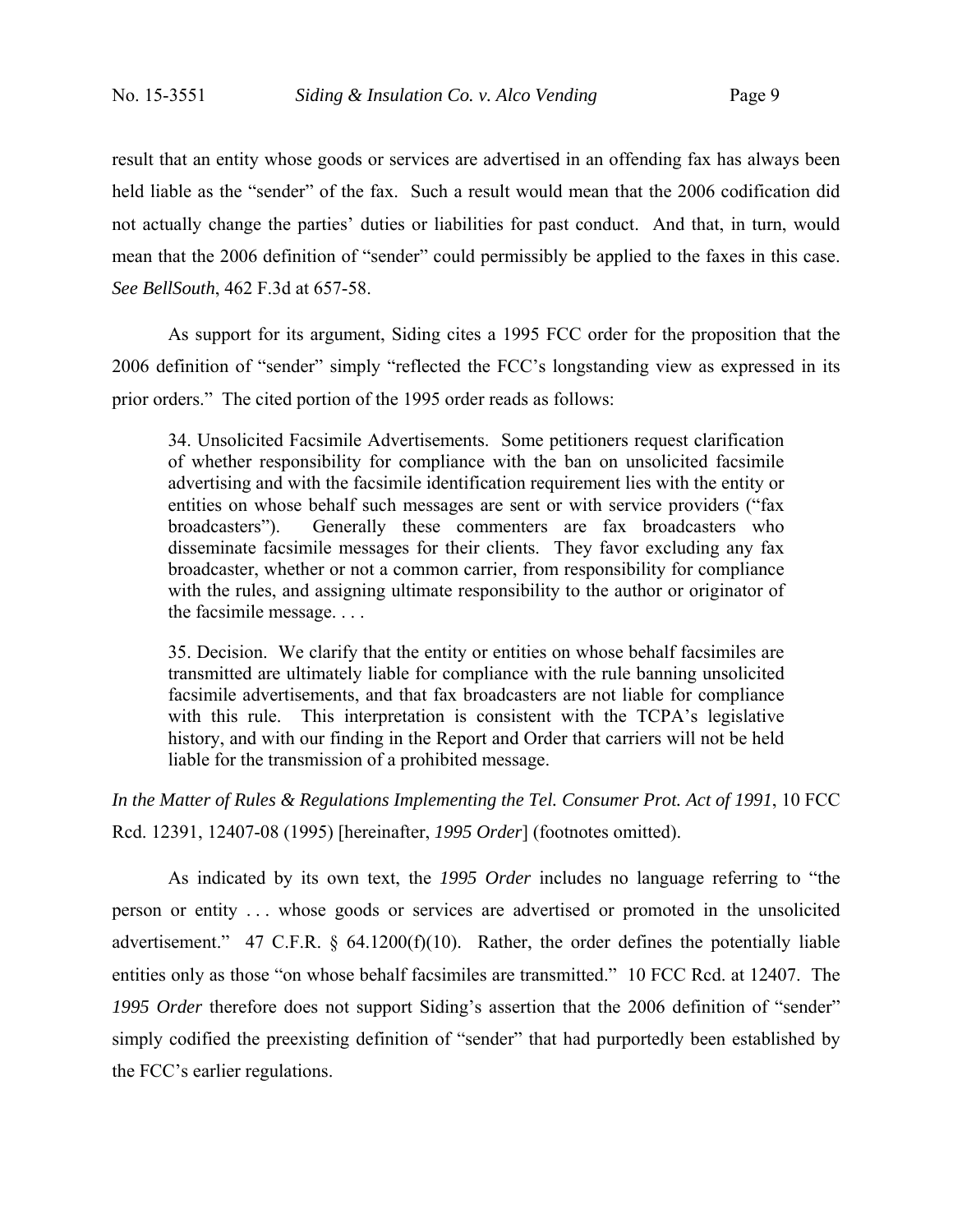This was made clear in 2006 by the FCC itself when it proposed the new definition of "sender." At that time, the FCC recognized that, in accordance with the *1995 Order*, it had previously stated that "the sender is the person or entity on whose behalf the advertisement is sent." *Junk Fax Regulations*, 21 FCC Rcd. 3787, 3808 (2006). It then stated that "*[i]n most instances*, this will be the entity whose product or service is advertised or promoted in the message." *Id.* (emphasis added).

The italicized language indicates that there exist situations in which (1) the "entity on whose behalf the advertisement is sent" and (2) the "entity whose product or service is advertised" are *not* one and the same. These terms, in other words, are not synonymous. Hence, by including the phrase "person or entity . . . whose goods or services are advertised or promoted" in the text of  $\S$  64.1200(f)(10), the FCC in 2006 expanded the scope of liability under the TCPA. No longer would liability extend only to those entities "on whose behalf the advertisement [was] sent," *1995 Order*, 10 FCC Rcd. at 12407; instead, liability after the promulgation of the 2006 definition would extend to both those entities "on whose behalf the advertisement [was] sent" *and* those entities "whose goods or services [were] advertised or promoted in the unsolicited advertisement," *see* 47 C.F.R. § 64.1200(f)(10).

Because of this expansion of liability, the 2006 definition of "sender" did in fact change the law of TCPA liability. Siding's argument to the contrary is therefore without merit. Moreover, such an expansion of liability is exactly the sort of change in the law that ought not be applied retroactively. *See BellSouth*, 462 F.3d at 657-58 (noting that a retroactive application is inappropriate when the application has the effect of "increasing a party's liability for past conduct" (alteration omitted)). The 2006 definition of "sender" accordingly should not be applied to conduct (such as Alco's) that occurred before the effective date of that definition.

Siding next tries to escape this conclusion by arguing that the FCC itself has asserted that its understanding of the term "sender" has never changed. In the Eleventh Circuit case of *Palm Beach Golf Center-Boca, Inc. v. John G. Sarris, D.D.S., P.A.*, 781 F.3d 1245 (11th Cir. 2015), the court requested the views of the FCC regarding liability under the TCPA. *Id.* at 1254. The FCC responded with a letter brief stating in part that the definition of "sender" promulgated in 2006 "is consistent with the Commission's pre-existing uncodified interpretation that 'the entity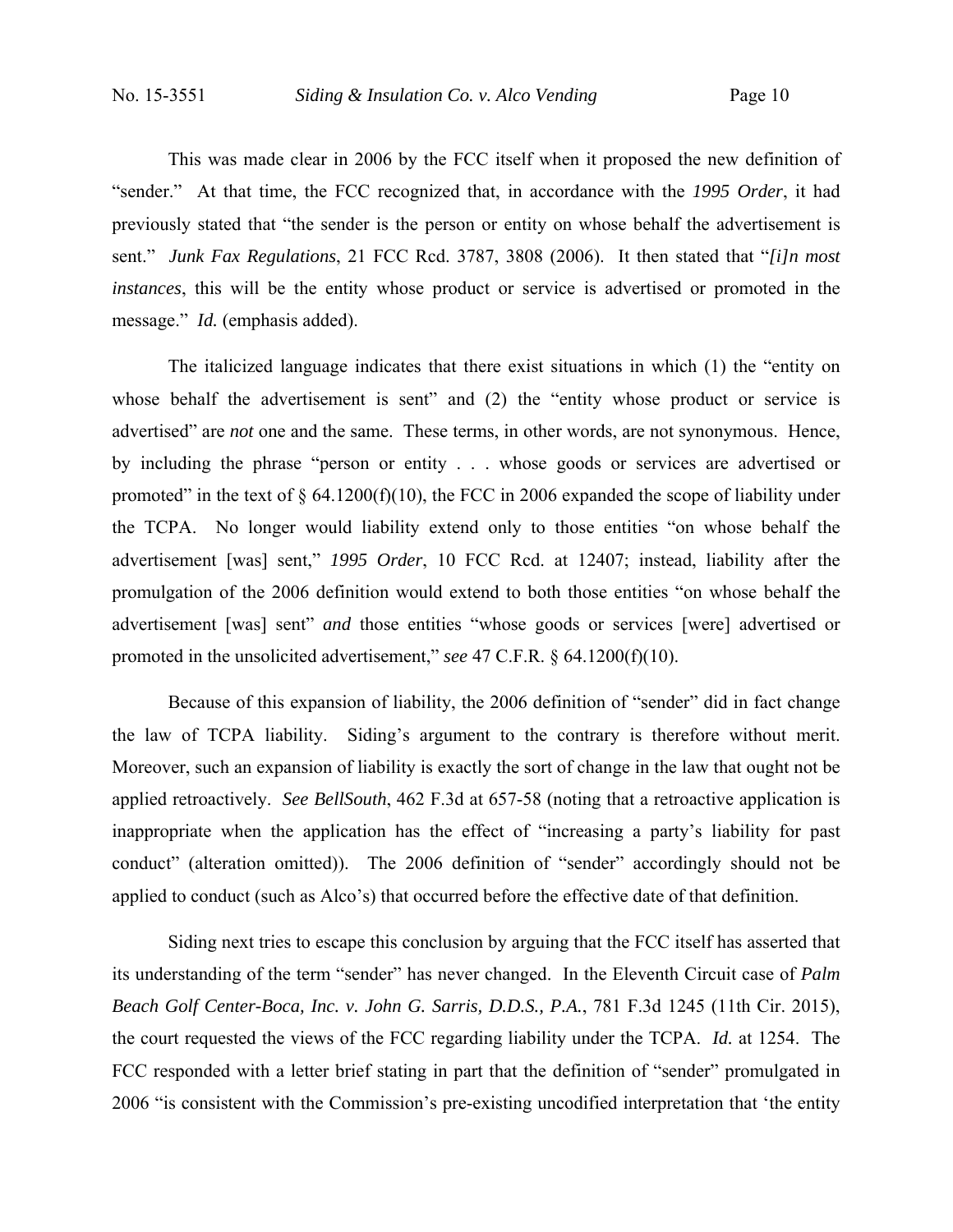or entities on whose behalf facsimiles are transmitted are ultimately liable for compliance with the rule banning unsolicited facsimile advertisements.'" FCC Letter Brief at 4, 2014 WL 3962595 at \*4, as filed in *Palm Beach Golf Center*. Siding reads this language as proof that the 1995 and the 2006 definitions of "sender" were and are the same. It then adds that, as a matter of administrative law, we should defer to the FCC's position as articulated in the letter brief.

Siding's first proposition is questionable. Although the FCC did say that the 1995 and the 2006 definitions are "consistent," that is hardly the same as stating that the definitions are synonymous. The statement about consistency, for example, could have been a reference to the fact that both the *1995 Order* and the 2006 definition include the "on whose behalf" language, without expressing an opinion on the 2006 definition's new language imposing liability on entities whose goods or services are advertised in a fax. But even assuming *arguendo* that the FCC did indeed mean to assert that the 1995 and the 2006 definitions of "sender" are identical, this court, as explained below, need not defer to the FCC's assertion.

Whether and to what degree a court must defer to the opinion of an administrative agency varies with the nature of the opinion and the process by which the opinion was formulated. *See generally United States v. Mead Corp.*, 533 U.S. 218 (2001). Where, as in this case, the relevant opinion results from an agency's interpretation of its own regulations, that opinion is typically entitled to significant deference. *St. Francis Health Care Ctr. v. Shalala*, 205 F.3d 937, 943 (6th Cir. 2000) ("[C]ourts are to give substantial deference to an agency's interpretation of its own regulations." (internal quotation marks omitted)). This deference, however, is warranted only if the agency's interpretation is both reasonable and consistent with the plain language of the regulation at issue. *Bidwell v. Univ. Med. Ctr., Inc.*, 685 F.3d 613, 619 (6th Cir. 2012) ("We generally give substantial deference to an agency's interpretations of its own regulations unless the interpretation is plainly erroneous or inconsistent with the published regulations." (internal quotation marks omitted)); *AJP Const., Inc. v. Sec'y of Labor*, 357 F.3d 70, 75 (D.C. Cir. 2004) ("[W]e defer to agencies' reasonable interpretations of their own regulations . . . .").

The FCC's letter brief in *Palm Beach Golf Center* is not consistent with its own regulations. As noted above, the FCC in 1995 defined the "sender" of a fax as "the entity or entities on whose behalf facsimiles are transmitted." *1995 Order*, 10 FCC Rcd. 12391, 12407.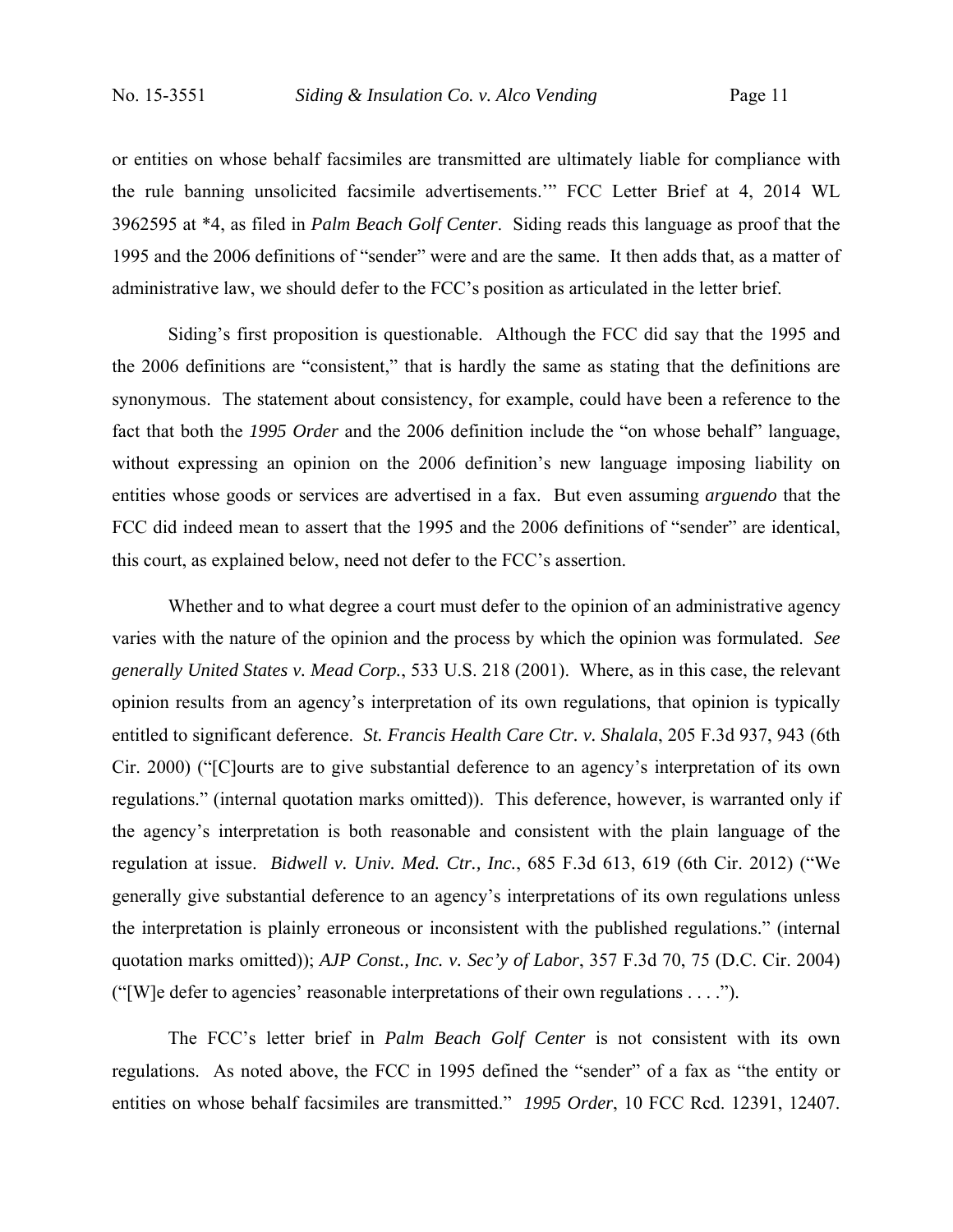In contrast, the 2006 codification defines the "sender" of a fax as *both* (1) "the person or entity on whose behalf a facsimile unsolicited advertisement is sent," *and* (2) "the person or entity . . . whose goods or services are advertised or promoted in the unsolicited advertisement." 47 C.F.R. § 64.1200(f)(10). The plain text of the two definitions establishes that the definitions are in fact different, and the FCC's purported contrary position accordingly merits little deference from this court. *See Bidwell*, 685 F.3d at 619; *see also Christensen v. Harris Cty.*, 529 U.S. 576, 588 (2000) ("[D]eference is warranted only when the language of the regulation is ambiguous.").

Indeed, deferring to the FCC's letter brief in *Palm Beach Golf Center* would violate a key canon of textual interpretation: the rule that a court should give effect to all words and phrases in the text at issue. *Barker v. Chesapeake & Ohio R.R.*, 959 F.2d 1361, 1367 (6th Cir. 1992) ("When interpreting a statute, the court is to give effect to each word of the statute if at all possible."). This is because deference to the FCC's letter brief would mean accepting that the phrase "the person or entity on whose behalf a facsimile unsolicited advertisement is sent" and the phrase "the person or entity whose goods or services are advertised or promoted in the unsolicited advertisement" are one and the same. Under such a reading, the entire second phrase would do no work at all, and the FCC would have had no reason to include the phrase in the text of 47 C.F.R. § 64.1200(f)(10). Granting deference to the FCC would thus violate the rule against creating surplus language, *see Barker*, 959 F.2d at 1367, by ignoring the entire second half of § 64.1200(f)(10)'s definition of "sender." This renders the assertion in the FCC's letter brief that much less reasonable, and we accordingly need not accept the opinion stated therein. *See Bidwell*, 685 F.3d at 619.

Siding finally supports its proposed imposition of strict liability under 47 C.F.R. § 64.1200(f)(10) by citing *Imhoff Inv., L.L.C. v. Alfoccino, Inc.*, 792 F.3d 627 (6th Cir. 2015). In *Imhoff*, this court concluded that § 64.1200(f)(10) applied to the defendant's alleged conduct. *Id.* at 634. The court thus held that the defendant was strictly liable for violating the TCPA because it was the entity "whose goods or services [were] advertised or promoted in the unsolicited advertisement." *Id.* at 634-37.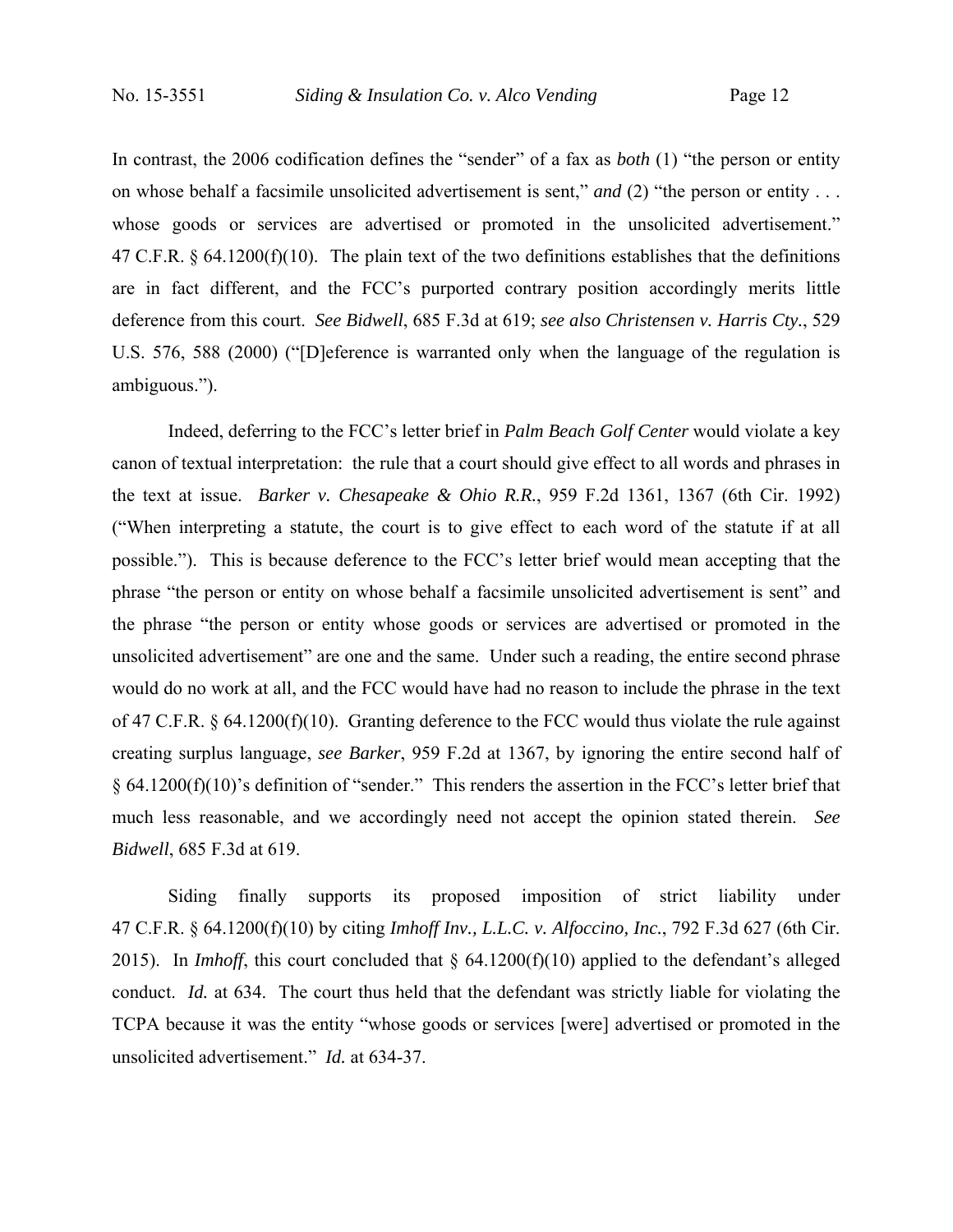Siding urges us to follow *Imhoff's* conclusion, but we find *Imhoff* easily distinguishable. In *Imhoff*, the defendant's faxes were transmitted after the August 1, 2006 date on which 47 C.F.R. § 64.1200(f)(10) became effective. *See id.* at 630 (noting that the faxes were sent in November and December of 2006). The situation in *Imhoff* thus presented no concerns about retroactive application of the FCC's revised definition of "sender." As a consequence, the fact that § 64.1200(f)(10) was applicable in *Imhoff* has no relevance to the present case.

Based on the above analysis, the strict-liability standard as set out in the FCC's 2006 regulation does not apply to Alco's conduct. Alco therefore cannot be held liable simply because its goods or services were advertised in the offending faxes.

#### *2. The vicarious-liability standard*

Alco maintains that the only way it can be held liable in this case is under a theory of vicarious liability based on a federal common-law agency relationship between Alco and B2B. Under this standard, Alco contends that it is liable for B2B's broadcasts of the faxes only if Alco (1) granted B2B actual authority to send the faxes, (2) clothed B2B with apparent authority to send the faxes, or (3) subsequently ratified B2B's previously unauthorized sending of the faxes.

The district court accepted Alco's contentions. It rejected Siding's theory of strict liability, concluding instead that Alco "could be held vicariously liable for violations of the TCPA under a broad range of federal common law principles of agency." As explained below, however, vicarious liability and the federal common law of agency do not control the outcome of this case.

In deciding that the vicarious-liability standard applied, the district court relied heavily on *In the Matter of the Joint Petition Filed by Dish Network, LLC, the United States of America, & the States of California, Illinois, North Carolina, & Ohio for Declaratory Ruling Concerning the Telephone Consumer Protection Act (TCPA) Rules*, 28 FCC Rcd. 6574 (2013) [hereinafter, *Dish Network*]. The FCC in that proceeding did not consider the question at issue in the current case, i.e., liability under 47 U.S.C.  $\S$  227(b)(1)(C); instead, the FCC considered liability under 47 U.S.C. § 227(b)(1)(B). *See Dish Network*, 28 FCC Rcd. at 6575 & n.7. This latter subsection applies to "seller[s]" and "telemarketer[s]." *See* 47 C.F.R. § 64.1200(f)(9), (11). It prohibits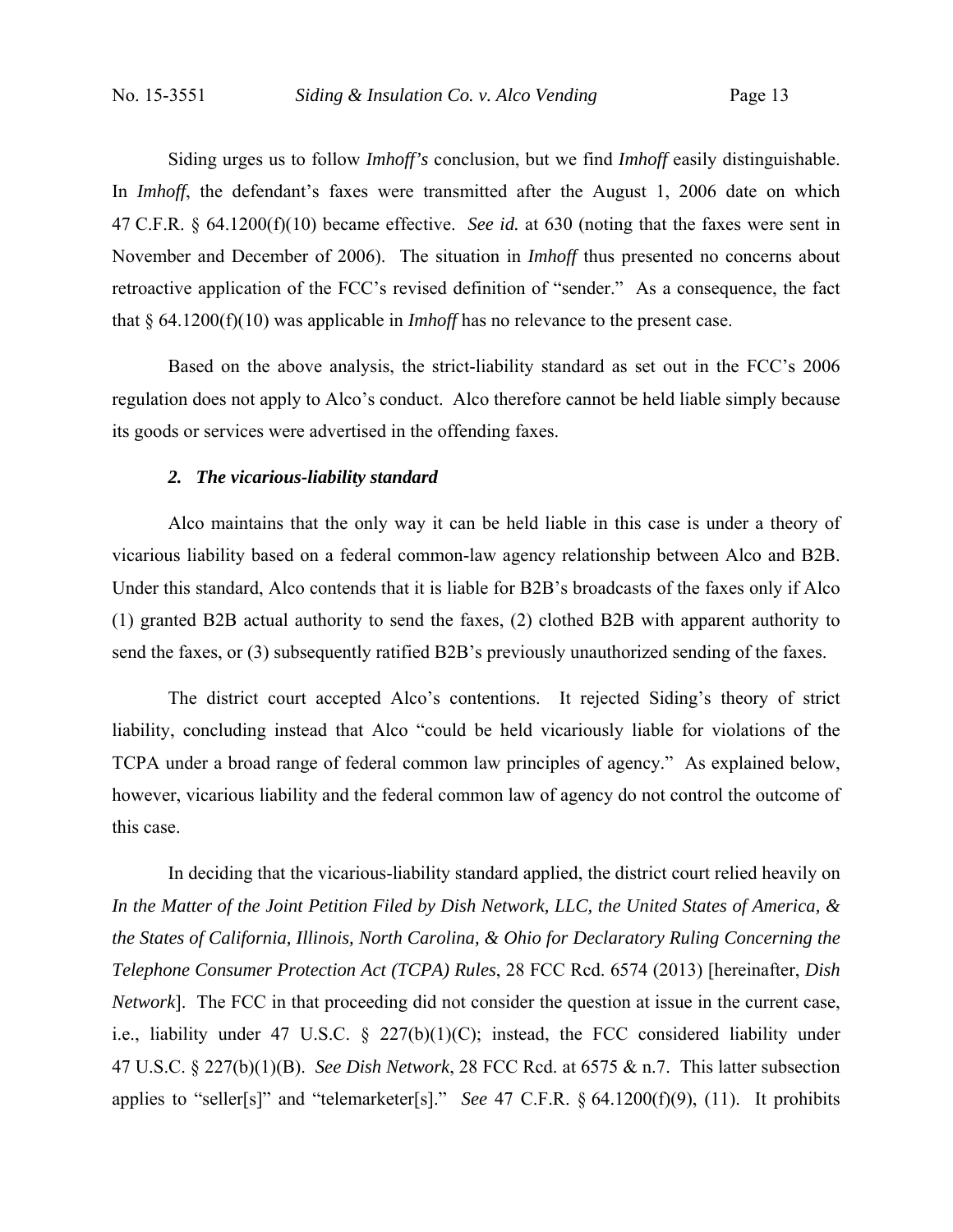those entities from "initiat[ing] any telephone call to any residential telephone line using an artificial or prerecorded voice . . . without the prior express consent of the called party." 47 U.S.C. § 227(b)(1)(B). The FCC in *Dish Network* ultimately concluded that persons "may be held vicariously liable for certain third-party telemarketing calls . . . under federal common law principles of agency." 28 FCC Rcd. at 6584.

 In the present case, the district court concluded that liability under 47 U.S.C.  $\S 227(b)(1)(C)$  (for faxes such as those that B2B transmitted) should be treated similarly to liability under 47 U.S.C. § 227(b)(1)(B) (for telephone calls such as those at issue in *Dish Network*). The court stated in particular that "*Dish Network* stands for the proposition that a party is not directly liable for a TCPA violation unless [the party] actually transmits a fax, but the party may be vicariously liable under federal common law principles of agency for the actions of a third party."

 As this court recently explained, however, the FCC's conclusion in *Dish Network* rested largely on the definitions of the terms "telemarketer" and "seller." *Imhoff*, 792 F.3d at 635. But those terms "are not used in the sections of the TCPA and accompanying regulations that apply to unsolicited fax advertisements." *Id.* The FCC's *Dish Network* decision is consequently "inapplicable to the fax transmissions at issue here." *Id*.

 The Eleventh Circuit has come to the same conclusion. In *Palm Beach Golf Center-Boca, Inc. v. John G. Sarris, D.D.S., P.A.*, 781 F.3d 1245 (11th Cir. 2015), the district court had relied on *Dish Network* to conclude that "a person who did not physically transmit a fax [such as Alco in the current case], but rather directed a third party to do so, could be held liable under the TCPA only vicariously under federal common law principles." *Id.* at 1254. The Eleventh Circuit disagreed with the district court's conclusion. Like this court did in *Imhoff*, the Eleventh Circuit noted the distinctions between the statutory and regulatory language applicable to faxes under 47 U.S.C. § 227(b)(1)(C) and to telephone calls under 47 U.S.C. § 227(b)(1)(B). *See id.* at 1255. The Eleventh Circuit then concluded that, "because *DISH Network* did not address the TCPA's junk-fax-ban provision, the District Court's reliance on it, to hold that a plaintiff must establish vicarious liability in order to recover under the statute when a third party sends unsolicited fax advertisements on behalf of the advertiser, was misplaced." *Id. Imhoff* and *Palm*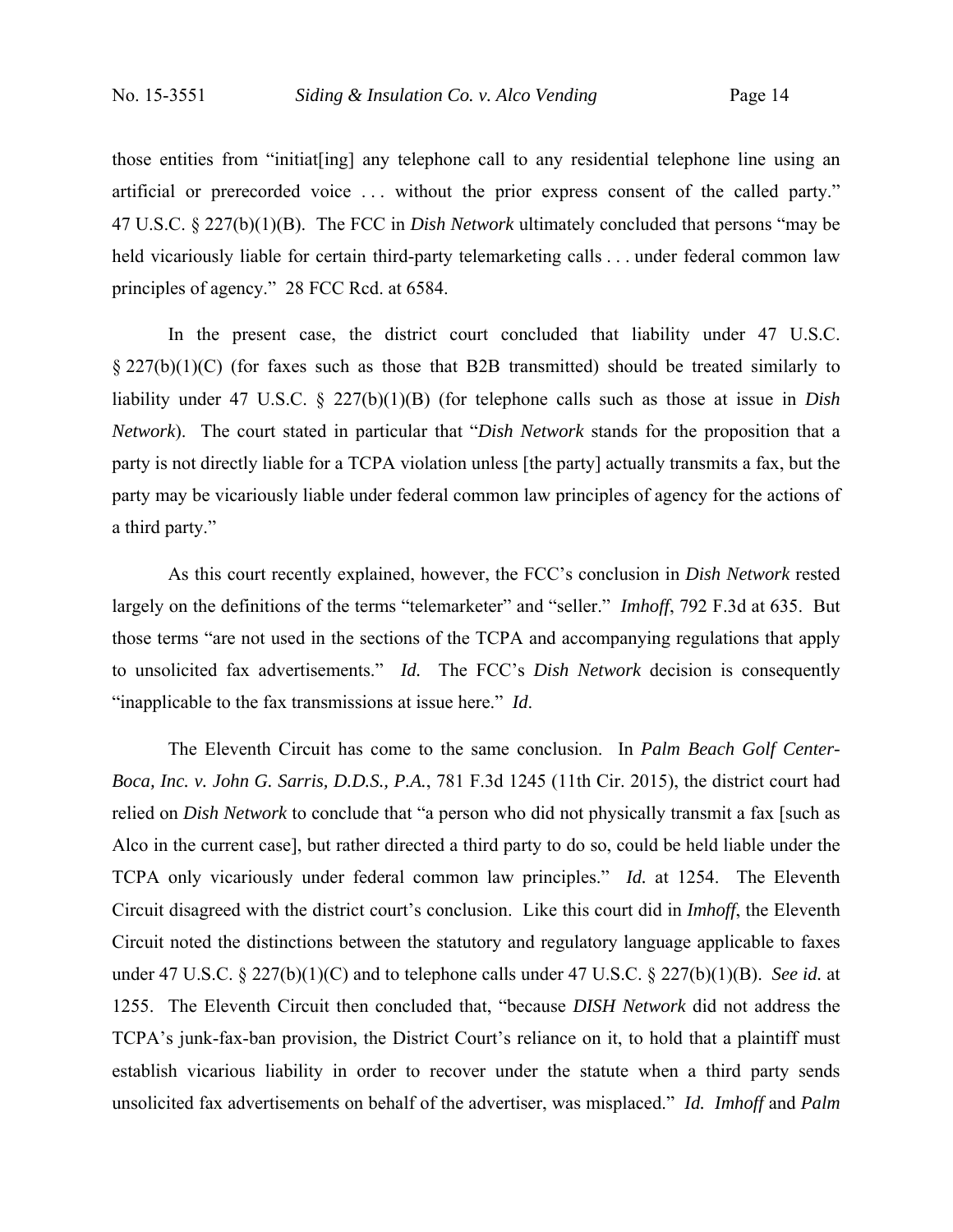*Beach Golf Center* together thus explain why the district court in this case should not have relied on the vicarious-liability standard to evaluate Alco's liability.

 On the other hand, the Seventh Circuit very recently addressed the vicarious-liability issue in *Bridgeview Health Care Center, Ltd. v. Clark*, No. 816 F.3d 935 (7th Cir. 2016). The court in that case considered who qualifies as a "sender" of an unauthorized fax and concluded that "agency rules are properly applied to determine whether an action is done 'on behalf' of a principal." *Id.* at 938. Alco now urges us to adopt this approach and likewise apply the principles of federal common-law agency to determine whether Alco is liable for B2B's actions.

We note, however, that the Seventh Circuit's decision to apply agency law is unsupported by any analysis. *See id.* This is particularly perplexing because the FCC plainly knows how to impose the standards of agency law when it wishes to do so. *See Dish Network*, 28 FCC Rcd. 6574, 6584 (2013) ("[W]e find that the seller may be held vicariously liable under federal common law principles of agency for TCPA violations committed by third-party telemarketers."). But the FCC in the *1995 Order* imposed no such standards; indeed, it said nothing whatsoever about agency law or vicarious liability in relationship to fax broadcasters. *See* 10 FCC Rcd. at 12407-08. We therefore respectfully decline to adopt the Seventh Circuit's decision to focus solely on agency principles when the FCC itself has declined to do so. This is not to say that we should ignore all agency principles when assessing liability under the TCPA, *see* Part II.C. below, but the FCC has made clear that, in cases such as the one currently before us, agency law is not the sole standard of liability.

All of this still leaves us, however, with the question of which standard does apply. In *Imhoff*, this court concluded that the previously described strict-liability standard of 47 C.F.R. § 64.1200(f)(10) applied to the defendant's conduct. 792 F.3d at 636 ("Given that *DISH Network* does not have any bearing on the FCC's regulations pertaining to fax transmissions, liability turns on the plain language of the FCC's definition of 'sender' in 47 C.F.R. § 64.1200(f)(10)."). As explained above, however, § 64.1200(f)(10) is inapplicable to this case because that regulation did not become effective until after Alco's alleged violation of the TCPA. We must therefore look to the FCC's standard for imposing liability that was in force at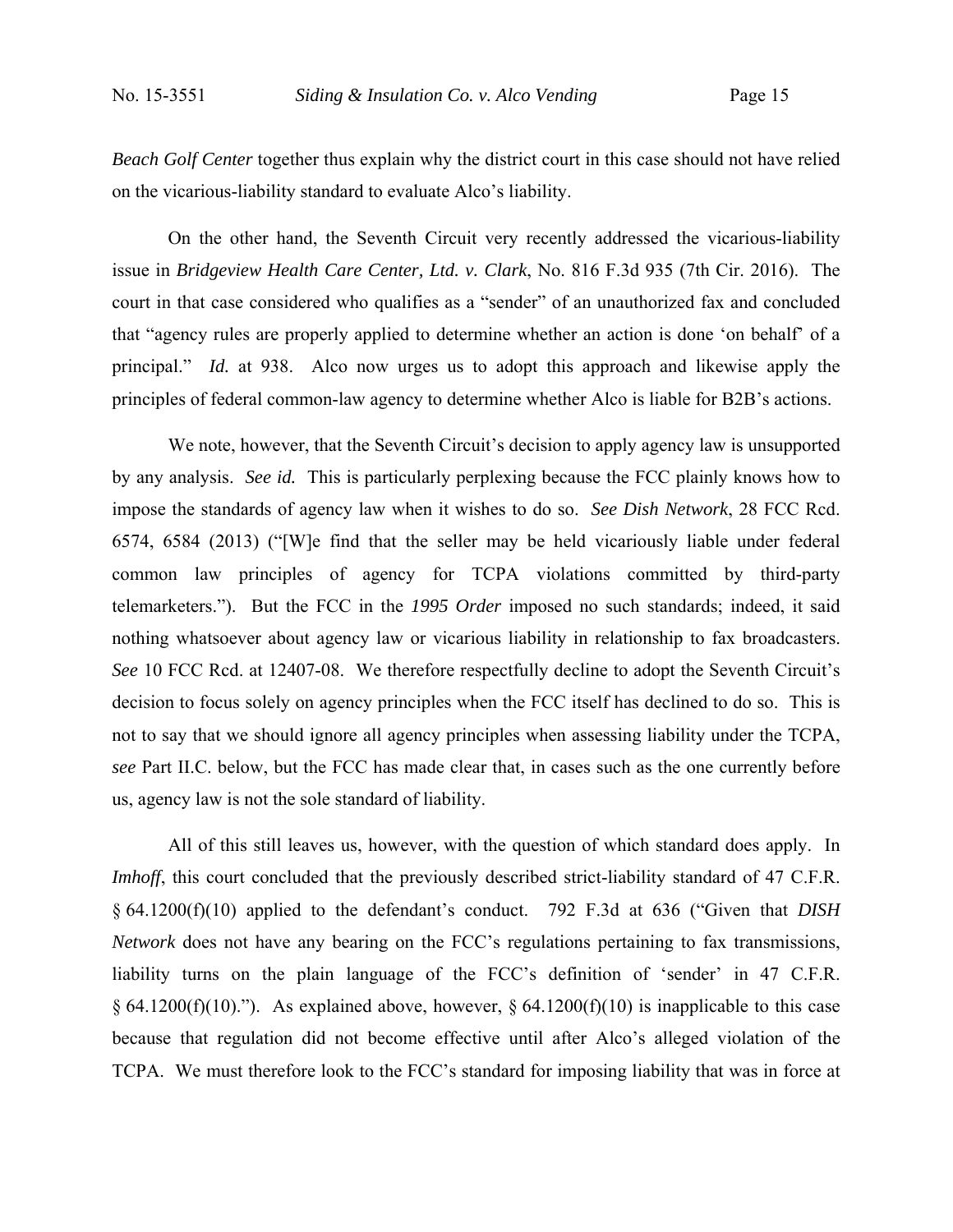the time that B2B broadcast the faxes at issue. As we explain below, that standard was the "on-whose-behalf" standard.

#### *3. The "on-whose-behalf" standard*

The FCC addressed liability under the TCPA in its *1995 Order*. There, the FCC first stated the broad principle that its "rules generally establish that the party on whose behalf a solicitation is made bears ultimate responsibility for any violations" of the TCPA. *1995 Order*, 10 FCC Rcd. 12391, 12397. The FCC then specifically addressed fax liability. It stated that "the entity or entities on whose behalf facsimiles are transmitted are ultimately liable for compliance with the rule banning unsolicited facsimile advertisements." *Id.* at 12407. Finally, in connection with the *Palm Beach Golf Center* case, the FCC confirmed that the "on-whose-behalf" standard provided the rule for assessing fax liability under the TCPA from the time of the *1995 Order*  until the strict-liability standard became effective in August 2006. *See* 781 F.3d at 1254-55 ("As to its pre-2006 treatment of fax advertisements, the FCC cited [the *1995 Order*], which stated that 'the entity or entities on whose behalf facsimiles are transmitted are ultimately liable for compliance with the rule banning unsolicited facsimile advertisements.'" (footnote omitted)).

In the present case, the faxes at issue were broadcast in November 2005 and July 2006. These faxes thus fell within the time period during which the FCC applied the "on-whose-behalf" standard, so liability for sending the faxes must be judged by that standard. *See id.* at 1257 ("Because the ['on-whose-behalf' standard] is a reasonable interpretation of Congressional intent under the TCPA and does not conflict with the statute's underlying legislative history, we must defer to the [FCC's] construction of the statute."); *accord*, *Cin-Q Auto., Inc. v. Buccaneers Ltd. P'ship*, No. 8:13-CV-01592-AEP, 2014 WL 7224943, at \*4 n.1 (M.D. Fla. Dec. 17, 2014) (noting that a claim asserting an unauthorized fax transmission "was governed by [the *1995 Order*], as the action accrued in 2005—preceding the 2006 regulation"). We will therefore apply the "on-whose-behalf" standard to determine whether summary judgment in favor of Alco was warranted.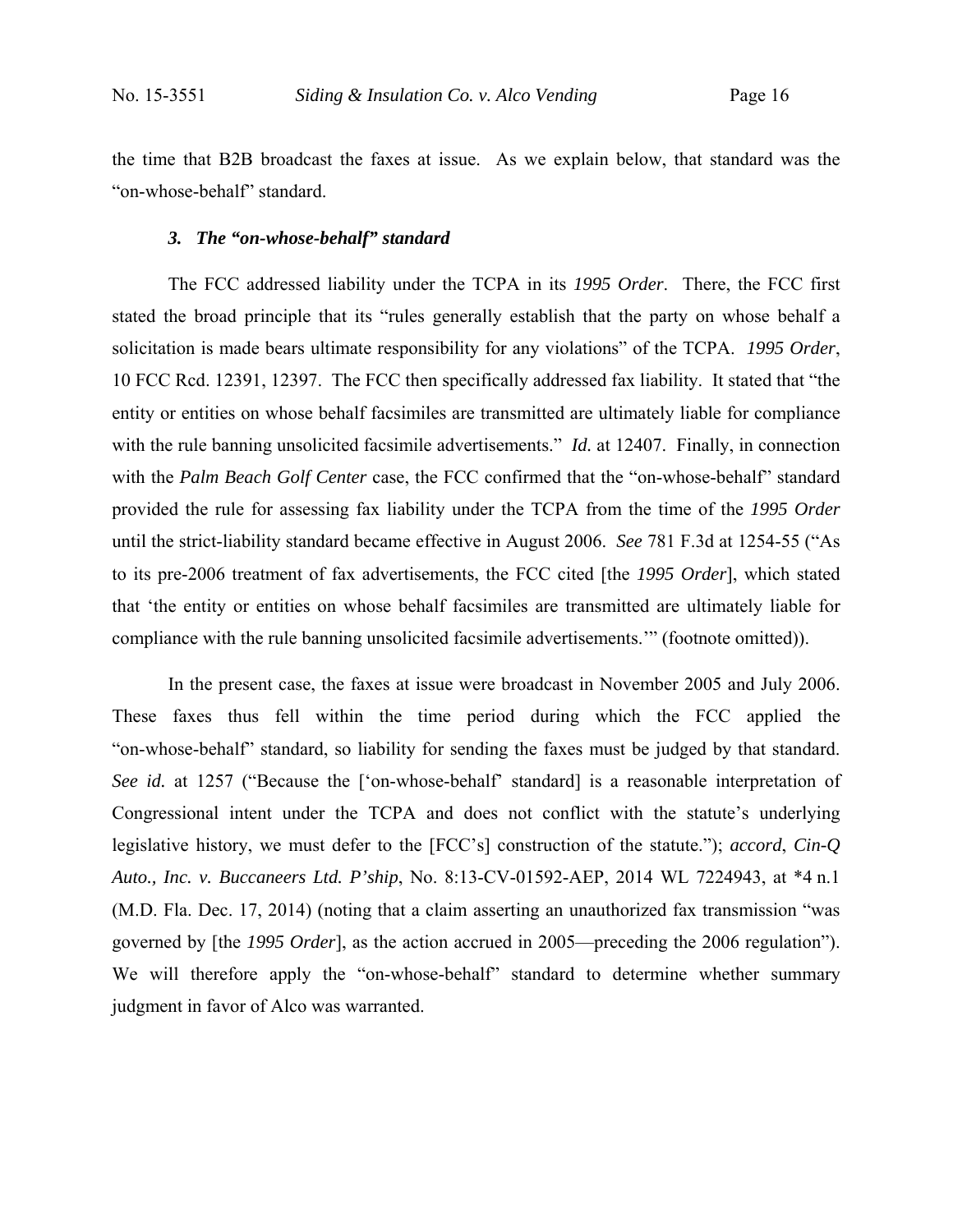### **C. Relevant factors under the "on-whose-behalf" standard**

 As explained above, the Eleventh Circuit in *Palm Beach Golf Center* concluded that the "on-whose-behalf" standard applies to fax transmissions sent between the effective date of the *1995 Order* and the August 1, 2006 effective date of the new definition of "sender." 781 F.3d at 1254. That court, in doing so, rejected both the strict-liability standard of 47 C.F.R. § 64.1200(f)(10), *see id.* at 1254 n.9, and the vicarious-liability standard based on the federal common law of agency, *id.* at 1255. The "on-whose-behalf" standard thus exists as a middle ground between strict liability and vicarious liability.

This means that a plaintiff alleging a violation of 47 U.S.C.  $\S 227(b)(1)(C)$  on the basis of a fax transmitted between the time of the *1995 Order* and August 1, 2006 must do more than simply show that the defendant's goods or services were advertised in the offending fax, but need not establish a complete agency relationship between the defendant and the fax broadcaster. *See Cin-Q Auto.*, 2014 WL 7224943, at \*7 ("'[O]n whose behalf' is a standard lying somewhere in the middle—more forgiving than a blanket application of *per se* liability but somewhat more stringent than vicarious liability through common law agency.").

To decide whether one entity (such as B2B in this case) broadcast a potentially unauthorized fax "on behalf of" another entity (such as Alco in this case), courts have considered a variety of factors. These factors include the degree of control that the latter entity exercised over the preparation of the faxes, whether the latter entity approved the final content of the faxes as broadcast, and the nature and terms of the contractual relationship between the fax broadcaster and the latter entity. *See Palm Beach Golf Ctr.*, 781 F.3d at 1258 (discussing the evidence that precluded summary judgment on facts similar to those in the present case). One court has summarized the "on-whose-behalf" inquiry as follows:

Circumstances to be considered include, but are not limited to, the degree of input and control over the content of the fax(es), the actual content of the fax(es), contractual or expressly stated limitations and scope of control between the parties, privity of the parties involved, approval of the final draft of the fax(es) and its transmission(s), method and structure of payment, overall awareness of the circumstances (including access to and control over facsimile lists and transmission information), and the existence of measures taken to ensure compliance and/or to cure non-compliance with the TCPA.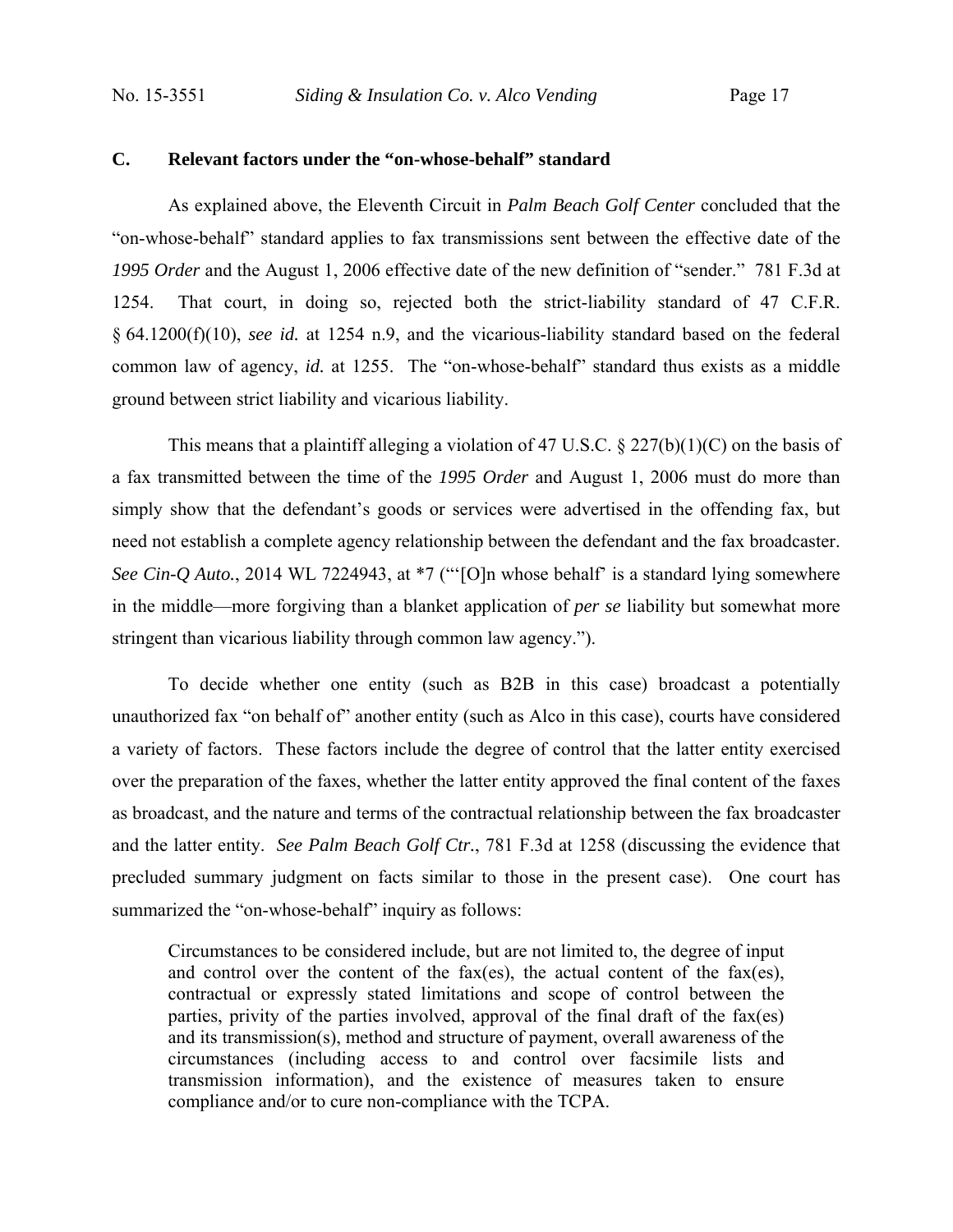*Cin-Q Auto*, 2014 WL 7224943, at \*7. Another court has recently agreed that these are appropriate factors in determining whether a fax was sent on behalf of another entity. *See City Select Auto Sales, Inc. v. BMW Bank of N. Am. Inc.*, No. CV 13-4595 (NLH/JS), 2015 WL 5769951, at \*11 (D.N.J. Sept. 29, 2015) (citing factors such as whether the defendant entity "specifically authoriz[ed]" the transmission of the faxes or "[took] immediate action to ensure that no further [unauthorized] solicitations went out").

These courts have applied the above-described factors with an eye toward Congress's intent in passing the fax-related provisions of the TCPA. In particular, Congress intended to stop fax advertisers from (1) coopting advertisement recipients' fax machines in a way that interferes with legitimate business uses, and (2) shifting advertising costs from the sender of the fax to the recipient of the fax. *Palm Beach Golf Ctr.*, 781 F.3d at 1257. Courts have therefore applied the "on-whose-behalf" standard in a way that targets the entity primarily responsible for such conduct. *Id.* (approving the "on-whose-behalf" standard because it "place[s] liability at the source of the offending behavior that Congress intended to curtail"); *see also Cin-Q Auto.*, 2014 WL 7224943, at  $*7$  (observing that the "on-whose-behalf" standard is "aimed at establishing the origin of the offending behavior"). These courts accordingly do not apply the "on-whose-behalf" standard with a layperson's understanding of what that phrase might mean; instead, they treat the phrase "on whose behalf" as a term of art that should be interpreted in a way that seeks to hold liable the entity ultimately at fault in causing a TCPA violation.

Based on the foregoing, the phrase "on-whose-behalf" has been treated as a term of art that blends (1) federal common-law agency principles, such as whether and to what extent one entity controlled the other, and (2) policy considerations designed to address which entity was most culpable in causing a TCPA violation, such as whether and to what extent each entity investigated the lawfulness of the fax broadcasts at issue. We agree that this interpretation of the "on-whose-behalf" standard effectuates Congress's intent in passing the TCPA. Accordingly, we now adopt this interpretation and apply it to the present case.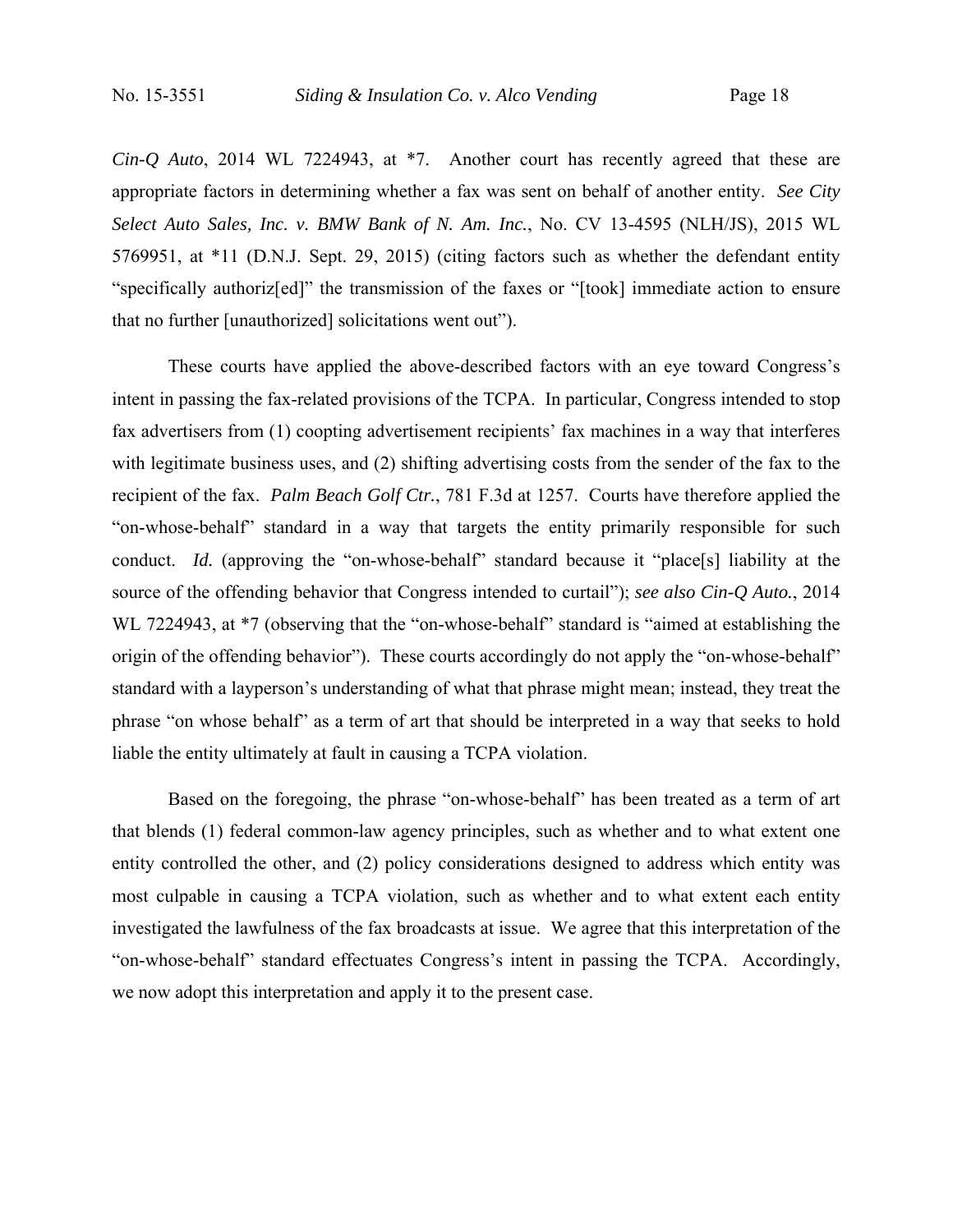#### *1. Factors tending to show that B2B did not act on behalf of Alco*

 Several of the factors identified in cases such as *Palm Beach Golf Center* and *Cin-Q Automobiles* indicate that B2B did not act on Alco's behalf. First, Gajdos testified during his deposition that B2B never provided any details about the list of fax numbers to which it intended to send the faxes advertising Alco's services. Gajdos added that Alco never received information from B2B about the numbers or businesses to which the faxes actually were transmitted. Alco therefore had only limited "access to and control over facsimile lists and transmission information," *see Cin-Q Auto.*, 2014 WL 7224943, at \*7, with the implication that B2B—rather than Alco—was the entity responsible for sending the faxes to businesses that had not consented to the receipt of the advertisements.

 Second, Gajdos testified that, when he received complaints from businesses to which the faxes had been sent, he would call Wilson and notify him of the complaints. According to Gajdos, Wilson then stated that he "would have to take [the businesses] off his list" and promised that "he would take care of it." This exchange demonstrates that Alco took "measures . . . to ensure compliance and/or to cure non-compliance with the TCPA," *see id*. at \*7, because any violations that occurred after Gajdos's communications with Wilson could reasonably be attributed not to Alco's conduct, but to B2B's failure to carry out Wilson's promises. B2B in these circumstances was thus potentially responsible for any further TCPA violations that may have occurred.

 Next, B2B assured Gajdos that any advertising that B2B conducted would be "100 percent legal" because "[B2B] had a full and open relationship" with each of the potential advertisement recipients. A factfinder could conclude that Alco reasonably relied on these representations in deciding to enter an advertising arrangement with B2B that Alco believed would not violate the TCPA or any other laws. And that, in turn, would mean that B2B, rather than Alco, was the actual origin of any conduct that violated the TCPA. *See id.* at \*8 ("A reasonable jury could conclude that [the defendant] relied on reasonable assurances by [the fax broadcasters] . . . . Such an analysis could lead a rational trier of fact to conclude that the violative faxes were not sent on behalf of [the defendant] but, rather, [the fax broadcasters]—the true sources of the offending behavior.").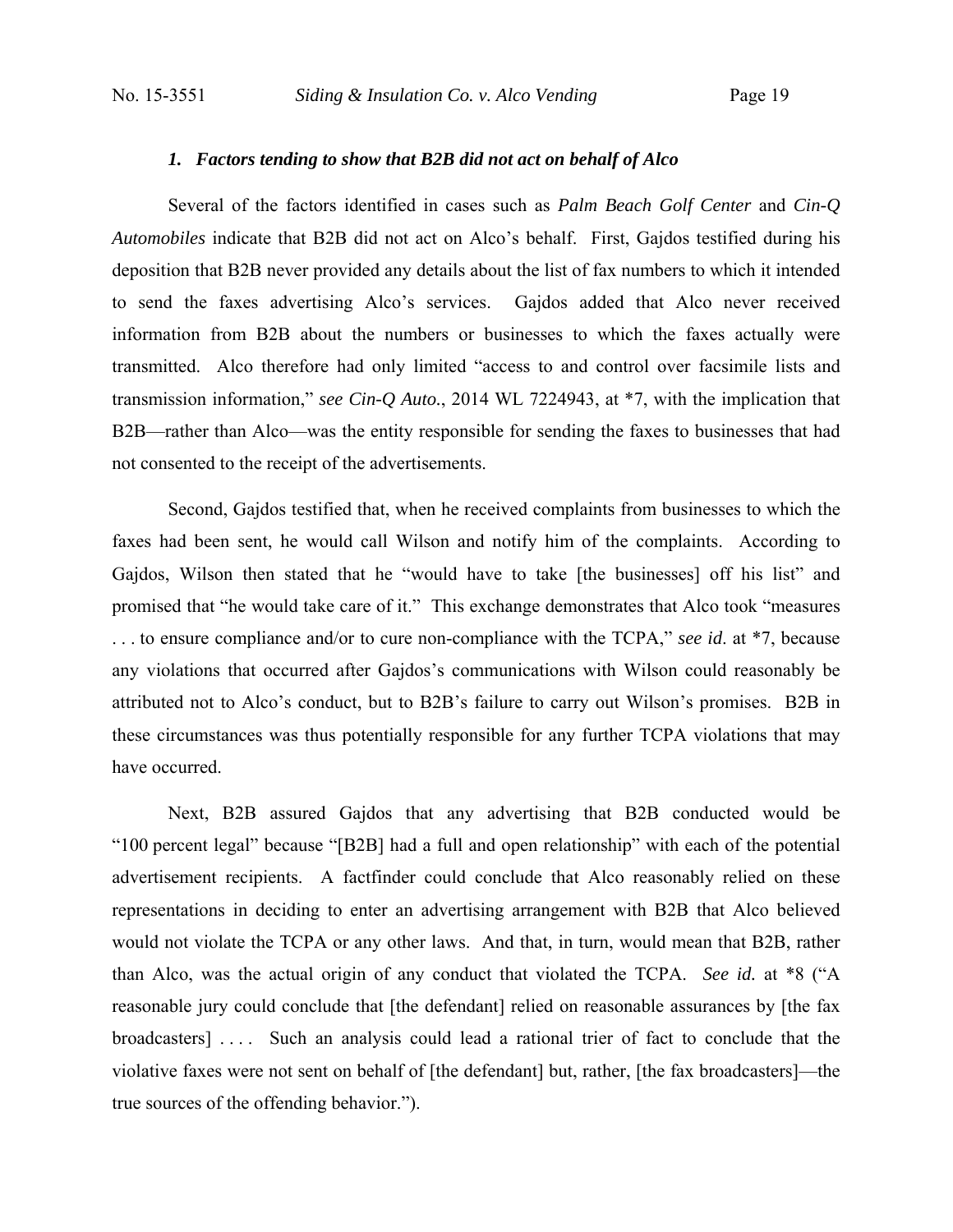Finally, the sample advertisements that Wilson sent to Alco included a legend stating that the message was "the exclusive property of Macaw . . . , which is solely responsible for its contents and destinations." Similarly, the letter that B2B later sent to Alco stated that B2B, rather than Alco, was "solely responsible for the contents and destinations of [the] faxes." These representations could be viewed by a factfinder as tending to show that Alco lacked any significant "input and control over the content of the fax(es)," *id.* at \*7, thereby implying that B2B was not acting on behalf of Alco.

#### *2. Factors tending to show that B2B did in fact act on behalf of Alco*

On the other hand, several factors tend to support the conclusion that B2B did in fact act on Alco's behalf. As an initial matter, Gajdos testified during his deposition about the relationship between Alco and B2B. Siding's counsel at that time asked Gajdos whether B2B "actually sent any faxes on behalf of [Alco]." Gajdos responded "Yes," and added that he knew that B2B did so because Alco "got a couple customers out of it."

Siding reads this exchange as an admission that B2B sent the faxes "on behalf of" Alco, arguing that this exchange alone is enough to render summary judgment in favor of Alco inappropriate. We agree that this exchange is probative, but Siding exaggerates the extent of its importance. The phrase "on whose behalf" is, as noted above, a legal term of art. So by asking whether B2B sent any faxes "on behalf of [Alco]," Siding's counsel essentially asked Gajdos to make a legal conclusion that—as a layperson—he was unlikely to understand. Gajdos, in other words, was probably unaware of the legal ramifications of his affirmative response, so we are unwilling to treat his answer in and of itself as sufficient to preclude summary judgment in favor of Alco.

Nonetheless, other evidence supports the conclusion that B2B did in fact act on Alco's behalf. Gajdos, for example, provided information about Alco and three "selling points" for inclusion in the advertisements that B2B prepared. Thus, even though Macaw and B2B later represented that they were "solely responsible" for the contents of the advertisements, Alco evidently did have at least some "degree of input and control," *id.* at \*7, over their content.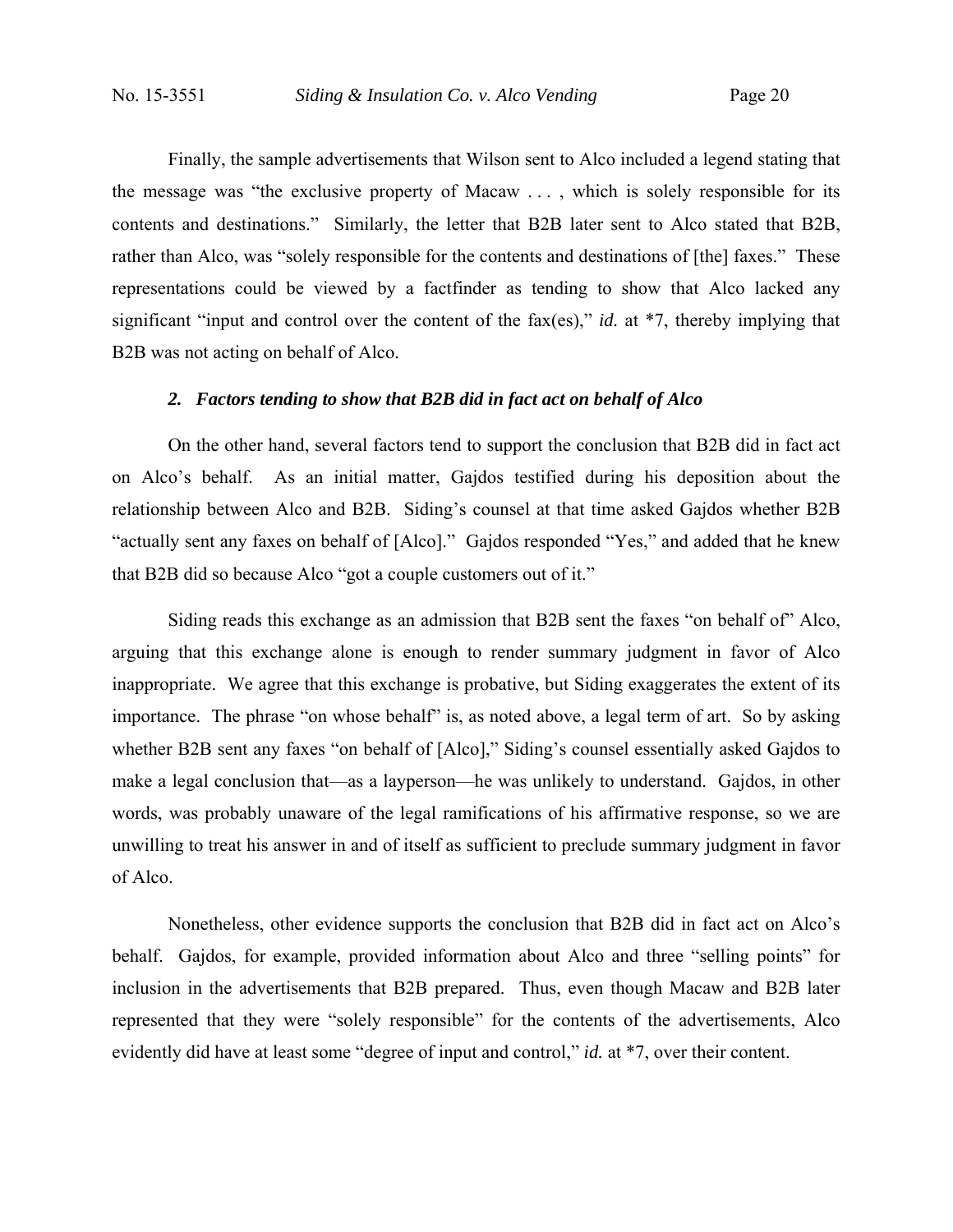Next, Alco reviewed and later approved the sample advertisements that B2B prepared. Alco maintains that it approved the sample advertisements on the condition that they be sent only to businesses that had previously consented to receive such advertisements. Indeed, the sample advertisements that Alco reviewed included a disclaimer stating "We will only send faxes to parties who wish to receive them." This implies that B2B deviated from Alco's approval and that B2B was therefore the entity responsible for any violations of the TCPA. Nevertheless, the fact remains that Alco at the very least was substantively involved in the preparation of the advertisements and ultimately approved their content. This factor thus supports a finding that B2B was acting "on behalf of" Alco. *See id.* (citing the "approval of the final draft of the fax(es)" as a relevant consideration).

Alco, moreover, does not dispute that the advertisements in this case promoted its services. This fact, as discussed earlier, is not sufficient to impose strict liability on Alco. *See* Part II.B.1. above. But "the actual content of the fax(es)" is nonetheless a relevant consideration, *see Cin-Q Auto.*, 2014 WL 7224943, at \*7, and the fact that the advertisements did promote Alco's business thus weighs in favor of a finding that they were sent on Alco's behalf. *See, e.g.*, *Palm Beach Golf Ctr.-Boca, Inc. v. John G. Sarris, D.D.S., P.A.*, 781 F.3d 1245, 1258 (11th Cir. 2015) (finding significance in the fact that the advertisement at issue "promot[ed] [the defendant's] services"). Indeed, Gajdos himself testified that Alco obtained several customers from B2B's fax campaign, so Alco's desire to advertise its services seems to have played at least some role in the origin of the allegedly unlawful conduct in this case.

Finally, the district court in ruling on a motion for summary judgment or a jury assessing the evidence at trial may take into account the reasonableness of Alco's reliance on B2B's representations that B2B would be solely responsible for the contents of the advertisements and that the faxes would be sent only to businesses that had previously consented to receive fax advertisements from B2B. The goal, after all, is to determine "the source of the offending behavior that Congress intended to curtail." *Palm Beach Golf Ctr.*, 781 F.3d at 1257. Alco's efforts to determine whether it was dealing with a reputable company or with a fly-by-night outfit is therefore a relevant factor for the court or a jury to consider.